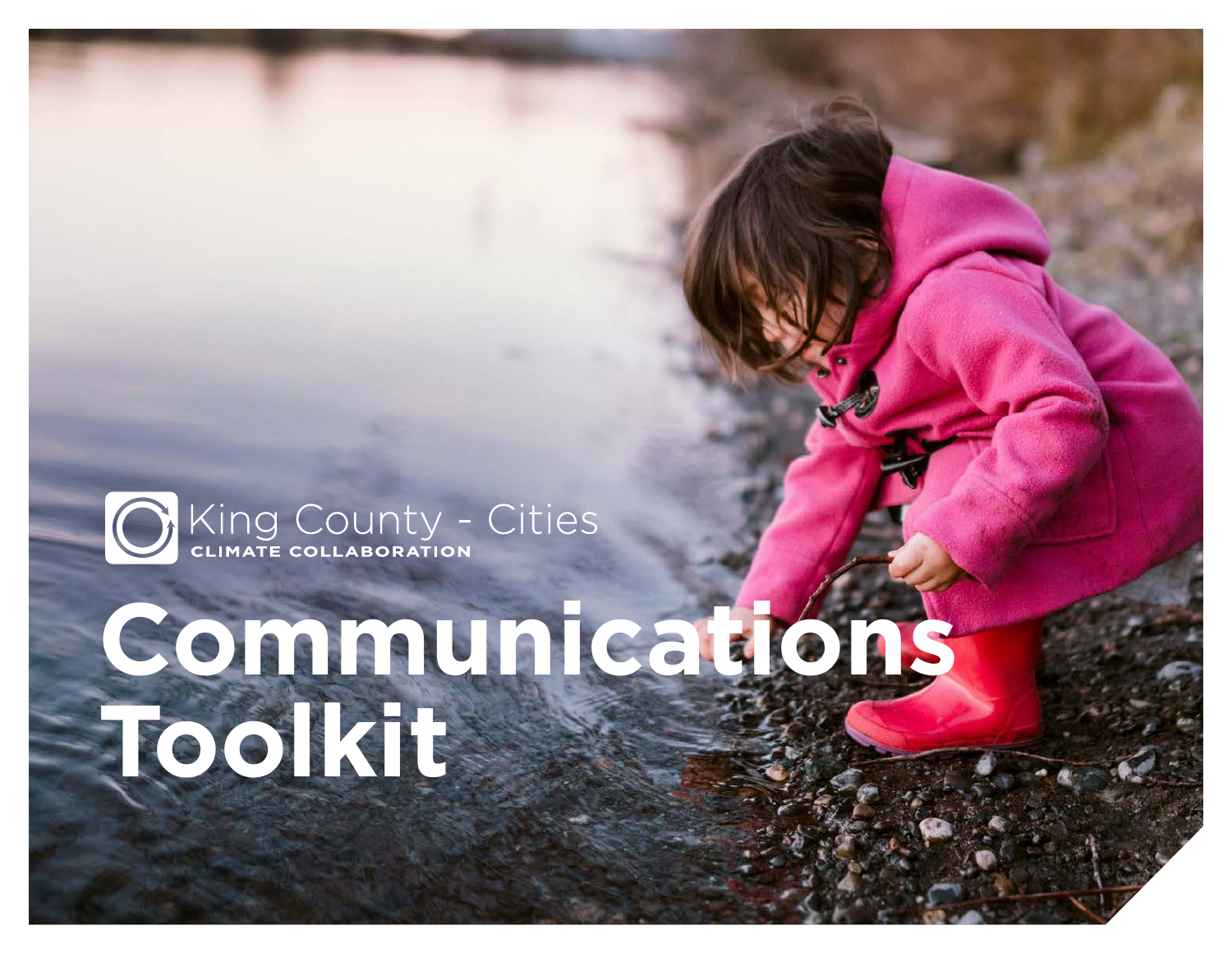# **TABLE OF CONTENTS**

| <b>Communications Goals and</b>    |  |
|------------------------------------|--|
|                                    |  |
|                                    |  |
|                                    |  |
|                                    |  |
|                                    |  |
|                                    |  |
|                                    |  |
|                                    |  |
| <b>Communications Channels and</b> |  |
|                                    |  |
|                                    |  |
|                                    |  |
|                                    |  |
|                                    |  |
|                                    |  |
|                                    |  |
|                                    |  |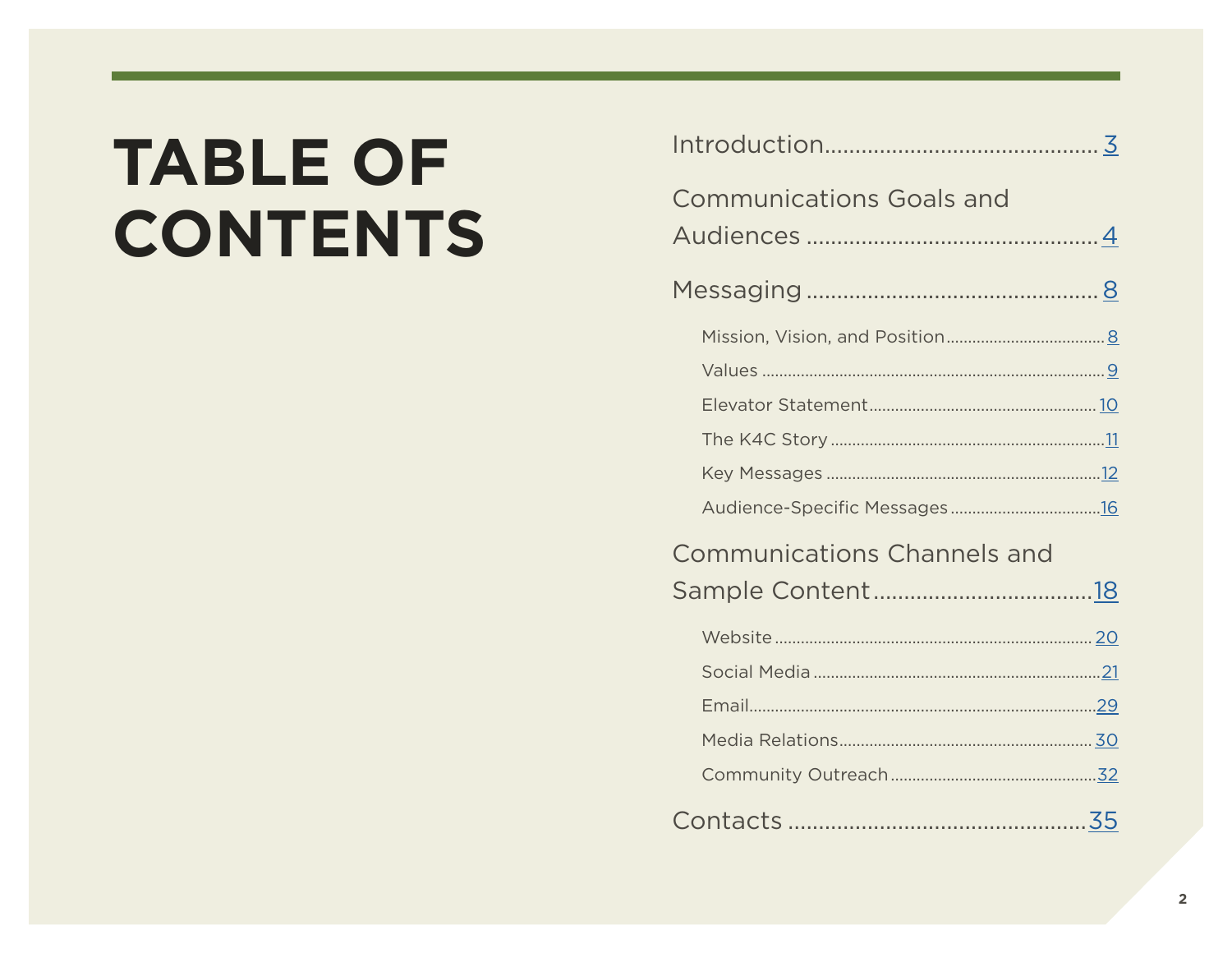# <span id="page-2-0"></span>**INTRODUCTION**

The King County-Cities Climate Collaboration, also known as the K4C, is a partnership of local governments of all sizes working together to accelerate bold and equitable climate action for the health of the people who live here, our economy, and the environment.

We understand climate change knows no boundaries, and neither should our response. That's why we work collaboratively — and collectively — to tackle climate change and foster a healthier, more just, and resilient King County.

# **What's the purpose of this toolkit**

This toolkit is intended to equip K4C members with unified messaging and tools so that we are able to communicate and connect within our own government entities and with residents, prospective K4C members, and state legislators about why the K4C's work matters and what it means for communities and our region.

# **How to use this toolkit**

This toolkit includes key messages, guidelines, and sample content that we may customize and use on social media, in e-newsletters, on our government's websites, and in other communications to build awareness of the K4C and encourage engagement in climate action.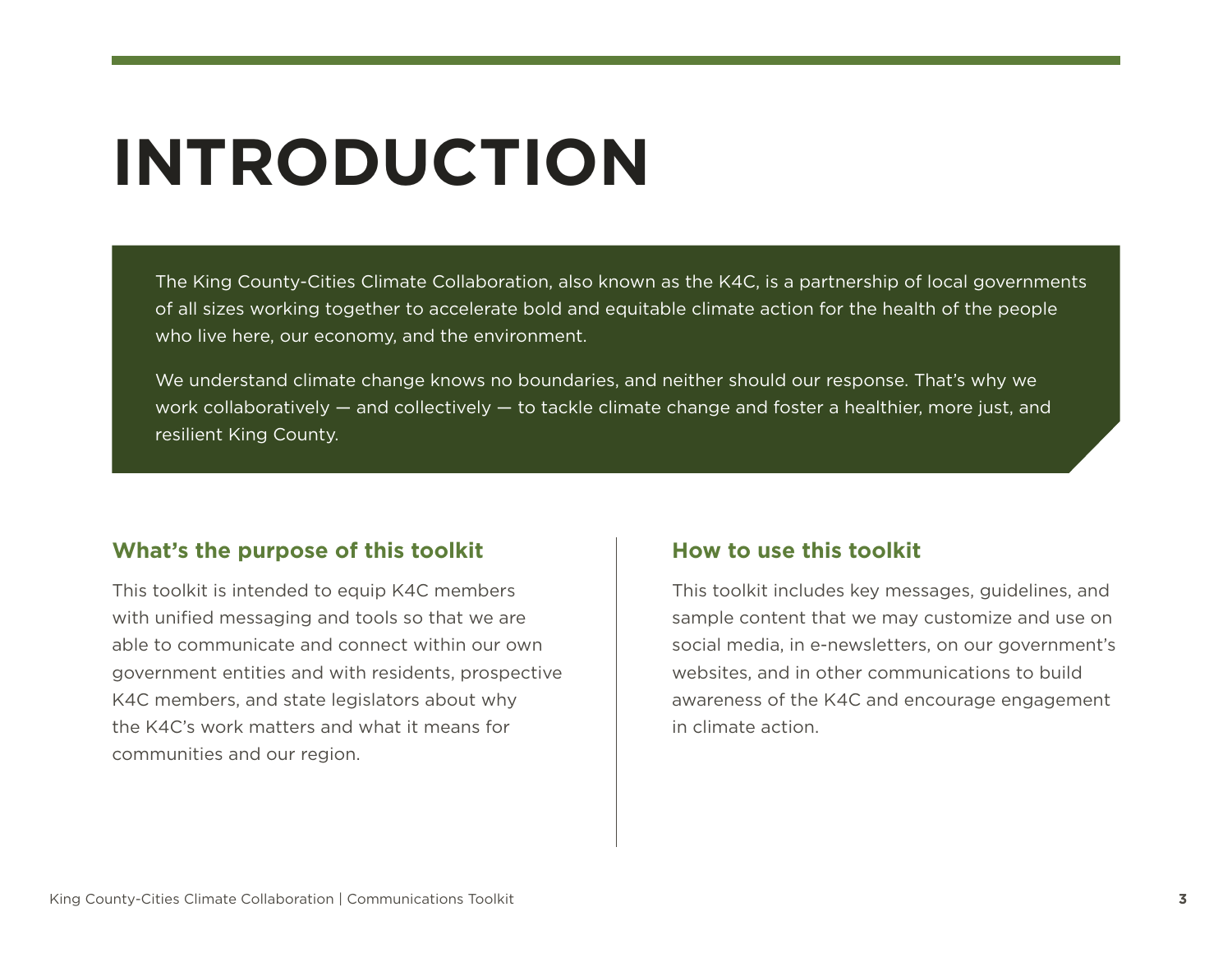# <span id="page-3-0"></span>**COMMUNICATIONS GOALS AND AUDIENCES**

Our goal is to increase awareness of and engagement with the K4C so that we can continue to grow in size and effectiveness, accelerate meaningful climate action, and best serve our communities.

We can help people better understand the K4C and why it matters to our communities when we use the same language.

When used consistently by our whole collaborative, strong messaging helps us:

- Make priority audiences aware of the K4C and increase their engagement.
- Increase understanding of why the K4C is important, expanding the K4C's influence.
- Give transparency into what the K4C is doing.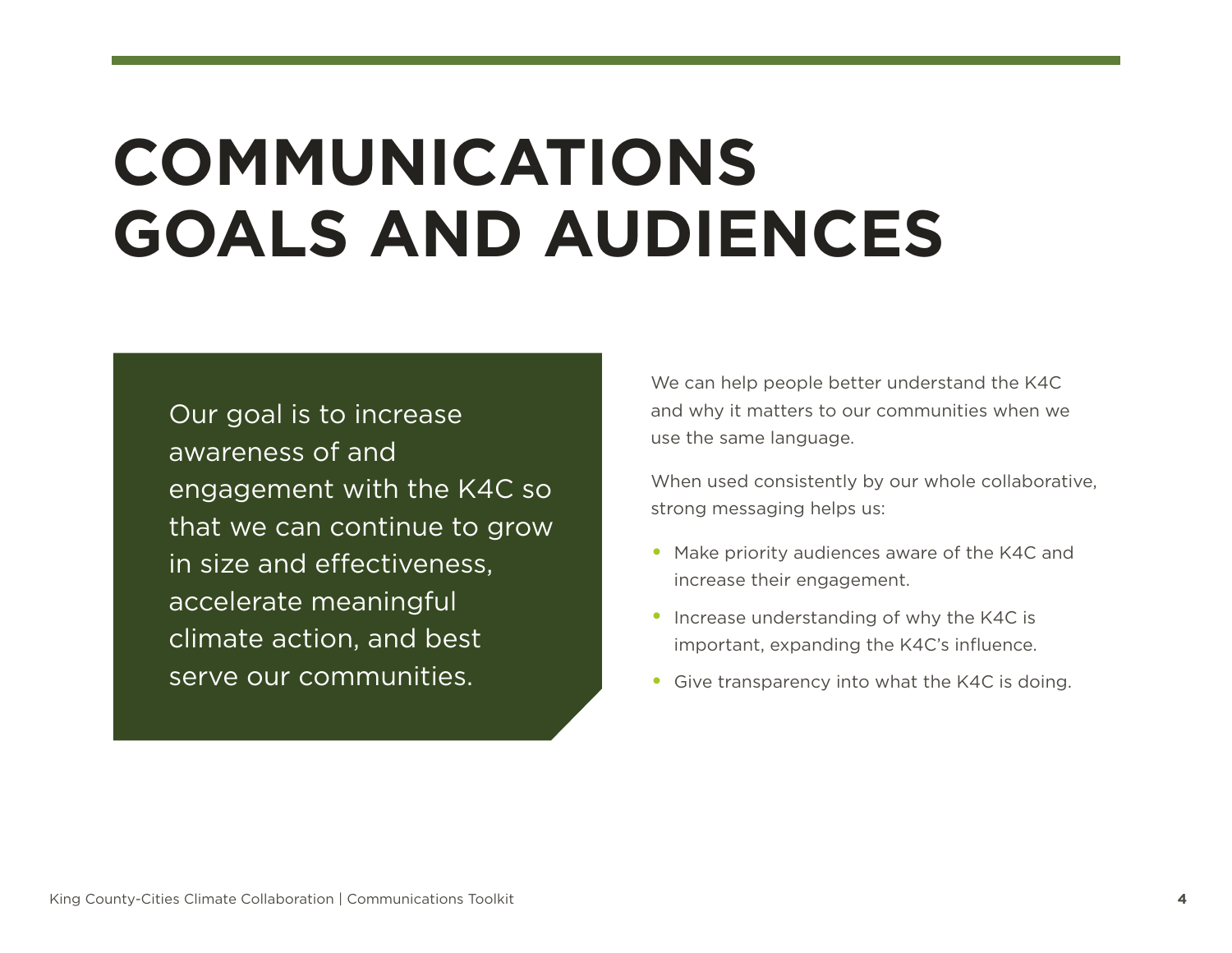# **Audiences**

This toolkit is designed to help us reach, inspire, motivate, move, and persuade audiences in climate action, including:

# Current K4C members

# Residents of K4C cities

Prospective new K4C members

State legislators and decision makers

The following tables show goals for communicating with each audience, the role that each audience plays in climate action, and where we can most effectively reach each audience.

- Our work is stronger when we intentionally and proactively engage our priority audiences. Each audience brings different perspectives and values to the table, and helps us improve the K4C's work in varying ways.
- Each audience has a different yet essential role to play in taking climate action in King County and our state.
- Which channel we use to communicate our message should be influenced by who we're trying to reach. Being strategic about our channel choices can help us more effectively reach intended audiences.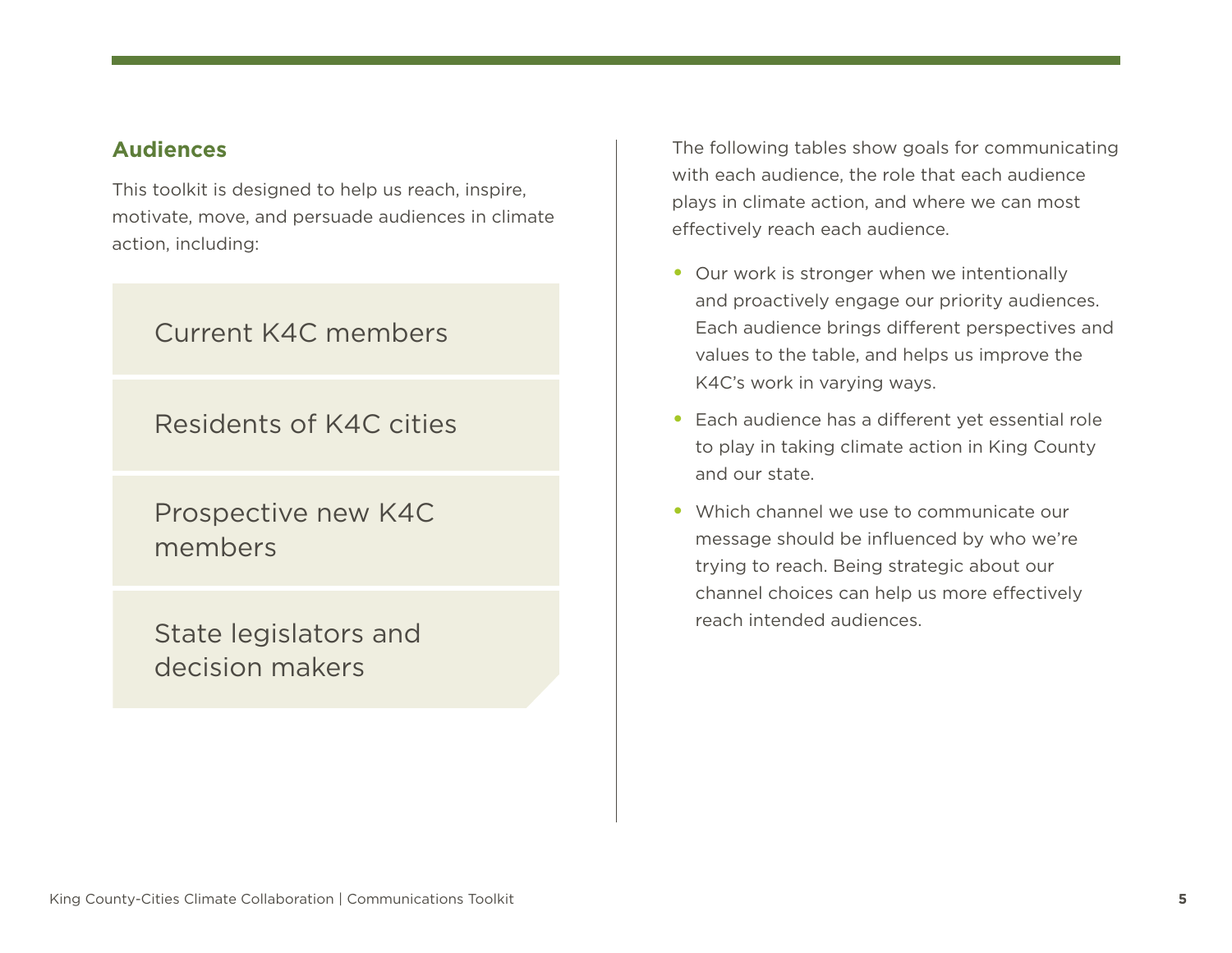| <b>Participating</b><br><b>K4C Members</b> | <b>Goals for</b><br>communicating<br>with this<br>audience | • Understand what the K4C is and why it is important to accelerate climate<br>action toward a healthier, more just, and resilient region.<br>Communicate our government's partnership in the K4C and tangible<br>benefits of collective climate action.                                                           |  |  |
|--------------------------------------------|------------------------------------------------------------|-------------------------------------------------------------------------------------------------------------------------------------------------------------------------------------------------------------------------------------------------------------------------------------------------------------------|--|--|
|                                            | <b>Audience's role</b><br>in the K4C                       | Encourage engagement in the K4C's and our government's climate<br>action initiatives.<br>Champion stronger climate action policies alongside K4C partners.                                                                                                                                                        |  |  |
|                                            | <b>Best channels</b><br>to reach this<br>audience          | Internal communications (emails, memos)<br>$\bullet$<br>Staff meetings<br>$\bullet$                                                                                                                                                                                                                               |  |  |
| <b>Residents</b>                           | <b>Goals for</b><br>communicating<br>with this<br>audience | • Understand who the K4C is, what it does, and why it matters.<br>• Feel a sense of pride in our local government and collective K4C efforts to<br>cut climate emissions and create a healthier, more just, and livable region.                                                                                   |  |  |
|                                            | <b>Audience's role</b><br>in the K4C                       | Support elected officials' participation in the K4C.<br>$\bullet$<br>Provide input on climate priorities, initiatives, and policies to ensure they<br>$\bullet$<br>align with community needs.<br>Advocate alongside the K4C for climate action policies at the local, state,<br>$\bullet$<br>and federal levels. |  |  |
|                                            | <b>Best channels</b><br>to reach this<br>audience          | • Social media channels<br>• Public meetings<br>• Regular information sharing with<br>Your government's website<br>$\bullet$<br>community-based organizations<br>Mailers<br>$\bullet$<br>Newsletters<br>$\bullet$                                                                                                 |  |  |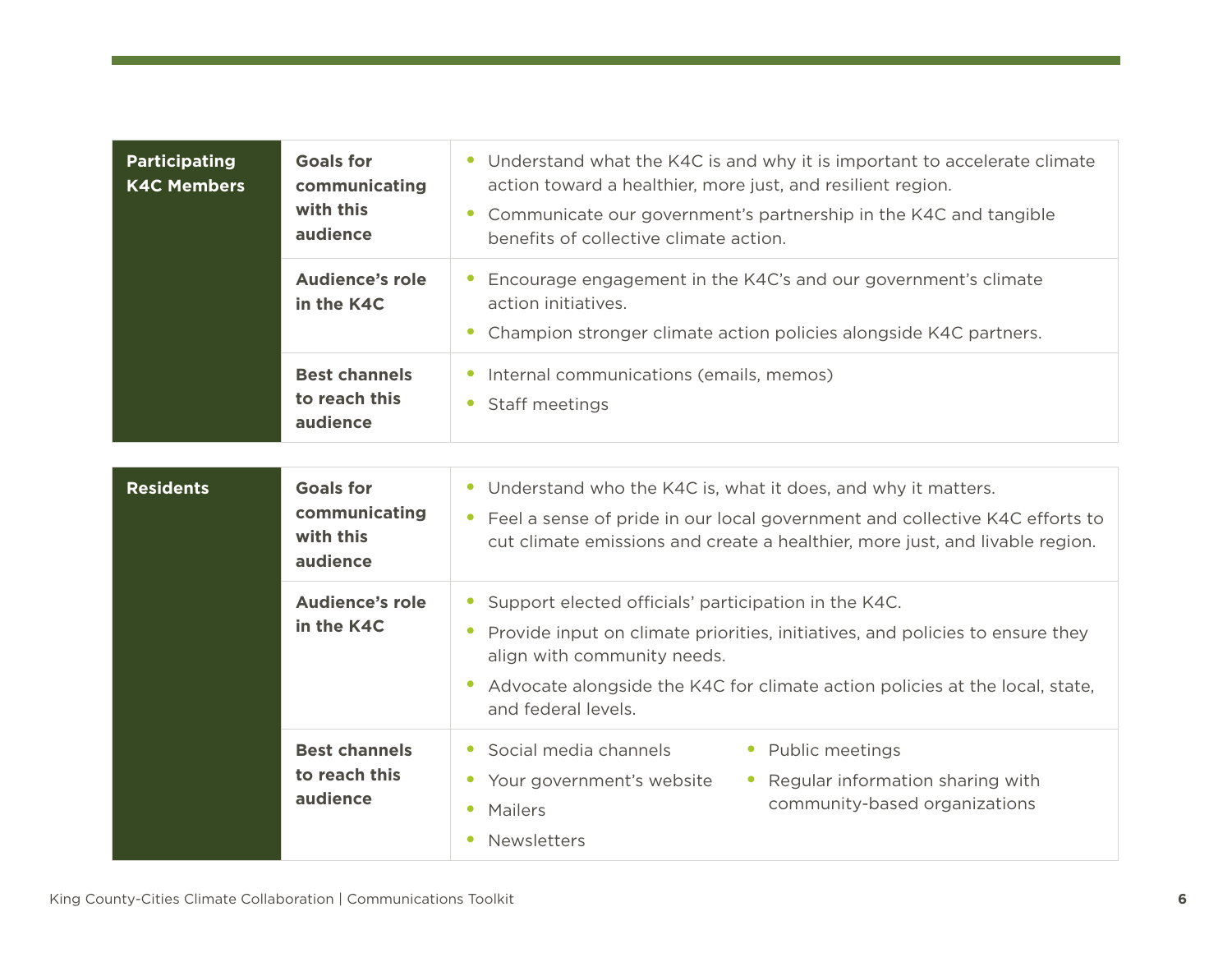| <b>Prospective</b><br><b>New K4C</b><br><b>Members</b>           | <b>Goals for</b><br>communicating<br>with this<br>audience | Encourage becoming a member of the K4C to embolden collective<br>climate action that supports a healthier, more just, and resilient region.                                                                          |  |  |
|------------------------------------------------------------------|------------------------------------------------------------|----------------------------------------------------------------------------------------------------------------------------------------------------------------------------------------------------------------------|--|--|
|                                                                  | <b>Audience's role</b><br>in the K4C                       | Contribute knowledge, resources, and advocacy — helping the K4C be<br>more effective, reach a wider audience, and advance climate action.                                                                            |  |  |
|                                                                  | <b>Best channels</b><br>to reach this<br>audience          | • Your entity's website<br>Newsletters/emails<br>Direct outreach<br>$\bullet$                                                                                                                                        |  |  |
| <b>State</b><br><b>Legislators and</b><br><b>Decision Makers</b> | <b>Goals for</b><br>communicating<br>with this<br>audience | Listen to and work with the K4C to advance climate action for the health<br>of Washington's people, our economy, and the environment.                                                                                |  |  |
|                                                                  | <b>Audience's role</b><br>in the K4C                       | Champion bold and equitable climate policies that are responsive to<br>the K4C's priorities and move us toward a healthier, more just, and<br>sustainable future.                                                    |  |  |
|                                                                  | <b>Best channels</b><br>to reach this<br>audience          | Direct outreach<br>Social media, specifically Twitter<br>$\bullet$<br>$\bullet$<br>Physical materials that<br>Emails<br>$\bullet$<br>can be left with staff (one-<br>Briefings and hearings<br>pager, booklet, etc.) |  |  |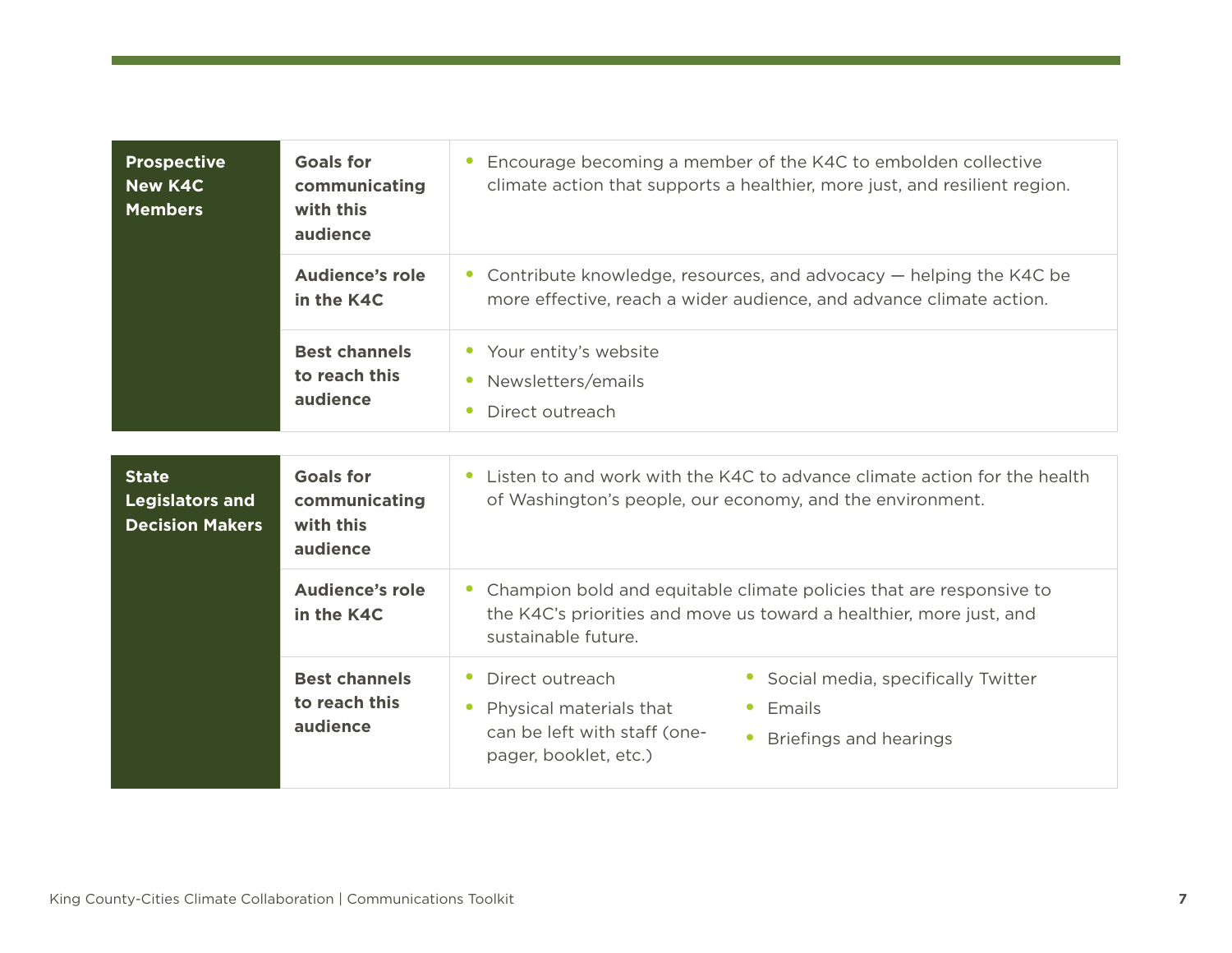# <span id="page-7-0"></span>**MESSAGING**

These messages provide a foundation and vocabulary for communicating about the K4C and building awareness of our work. We can help people better understand the K4C and engage audiences in climate action, when we  $-$  as a collaborative  $-$  consistently use the same language.

# <span id="page-7-1"></span>**Mission**

*A one-sentence description of why the K4C exists — our fundamental purpose and goal.* 

Our mission is to accelerate collective climate action in King County for the health of all people, our economy, and the environment.

# **Vision**

*An aspirational statement of how the world will be different when the K4C achieves our mission.*

We envision a healthier, more just, and livable region in the face of a changing climate, where all residents have equitable access to clean air and healthy opportunities to live, work, and play.

### **Position**

*The unique space the K4C occupies in the collaborative and competitive landscape.*

We are a partnership of local governments of all sizes taking bold and equitable climate action so that all people, the economy, and the environment thrive.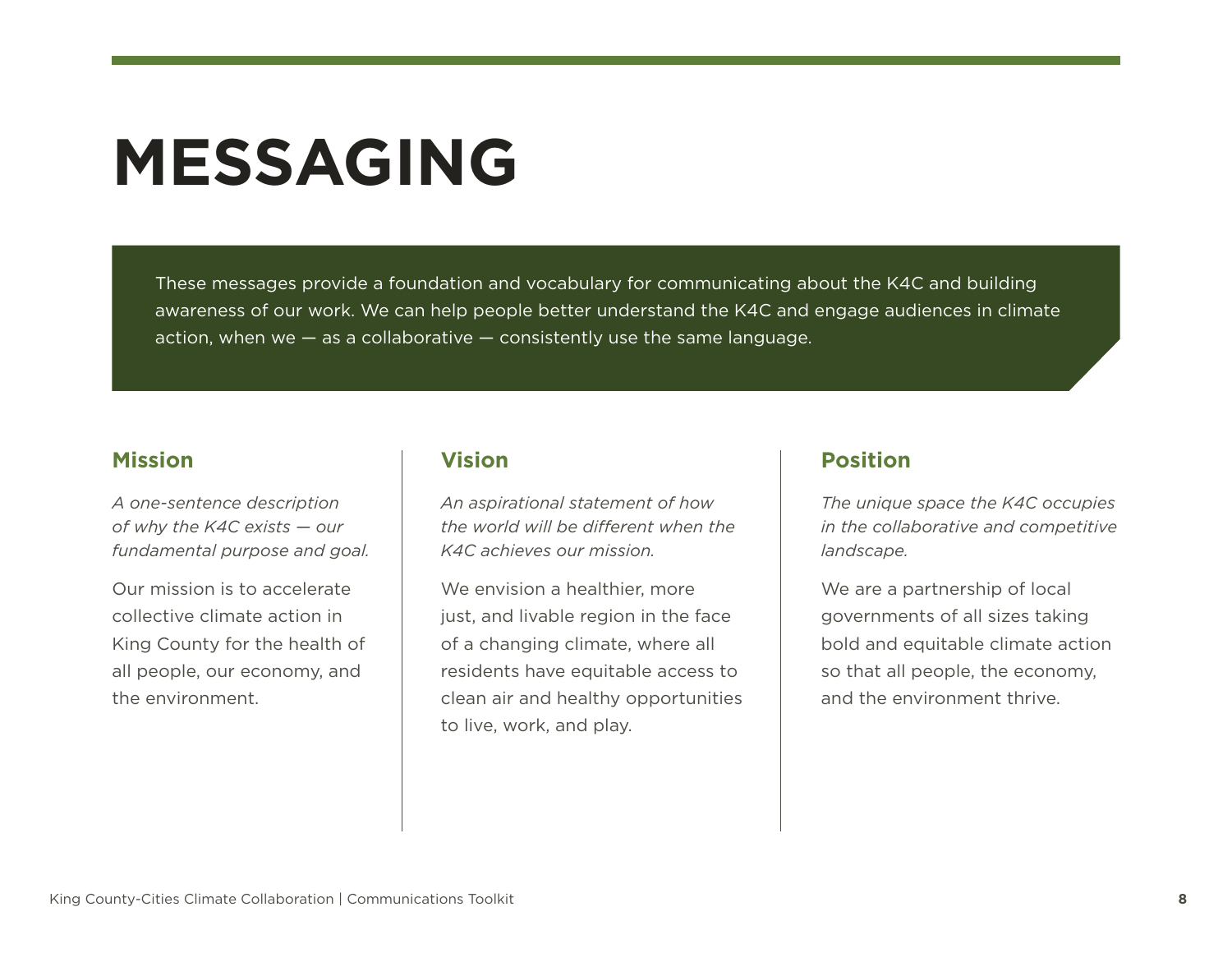### <span id="page-8-0"></span>**Values**

*The core beliefs and principles that guide our actions.* 

#### **Collaboration**

We strengthen our region by coming together — within our own communities and across local governments of all sizes — to share resources, knowledge, and experiences, accomplishing more together than we could alone.

#### **Optimism**

We believe that together with our communities and partners, we can create meaningful change – for today's residents, as well as the residents of future generations.

#### **Justice**

We are committed to advancing equitable and just climate solutions that directly benefit Black, Indigenous, and People of Color communities who have been disproportionately harmed by centuries of environmental injustices, compounded by climate change.

#### **Intersectionality**

We strive to shape programs and policies in partnership with the people they affect, and we recognize that effective climate policy must also address public health, economic vitality, community safety, and environmental well-being.

#### **Scientific Rigor**

To address this urgent challenge, we invest our collective time and resources into science-based solutions that are data-informed, proven, and benefit the region's residents.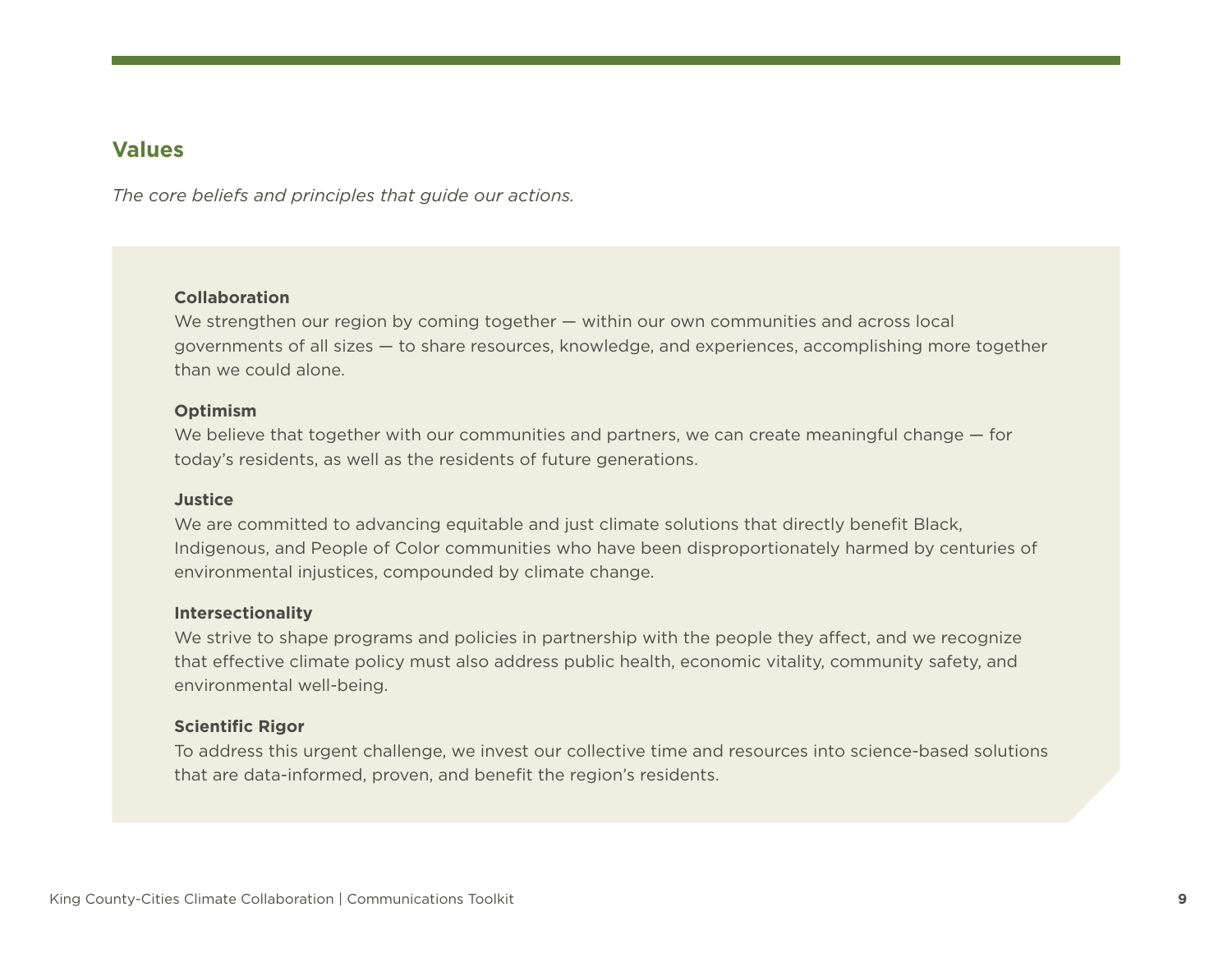### <span id="page-9-0"></span>**Elevator Statement**

*A brief statement expanding on the mission to describe the why, how, and what of the K4C, in the time it takes to ride up or down in an elevator.* 

From more intense wildfires and harmful smoke to increased drought and less snowpack in our mountains, we are already experiencing climate change in King County. We have an urgent need to act boldly as a collective to create a healthier, more just, and resilient region. That's why the King County-Cities Climate Collaboration, or the K4C, exists. We're a partnership of local governments of all sizes working together to accelerate climate action. We combine our knowledge, resources, and advocacy power to shape policy and programs that cut harmful greenhouse gas emissions so our region can thrive in a changing climate.

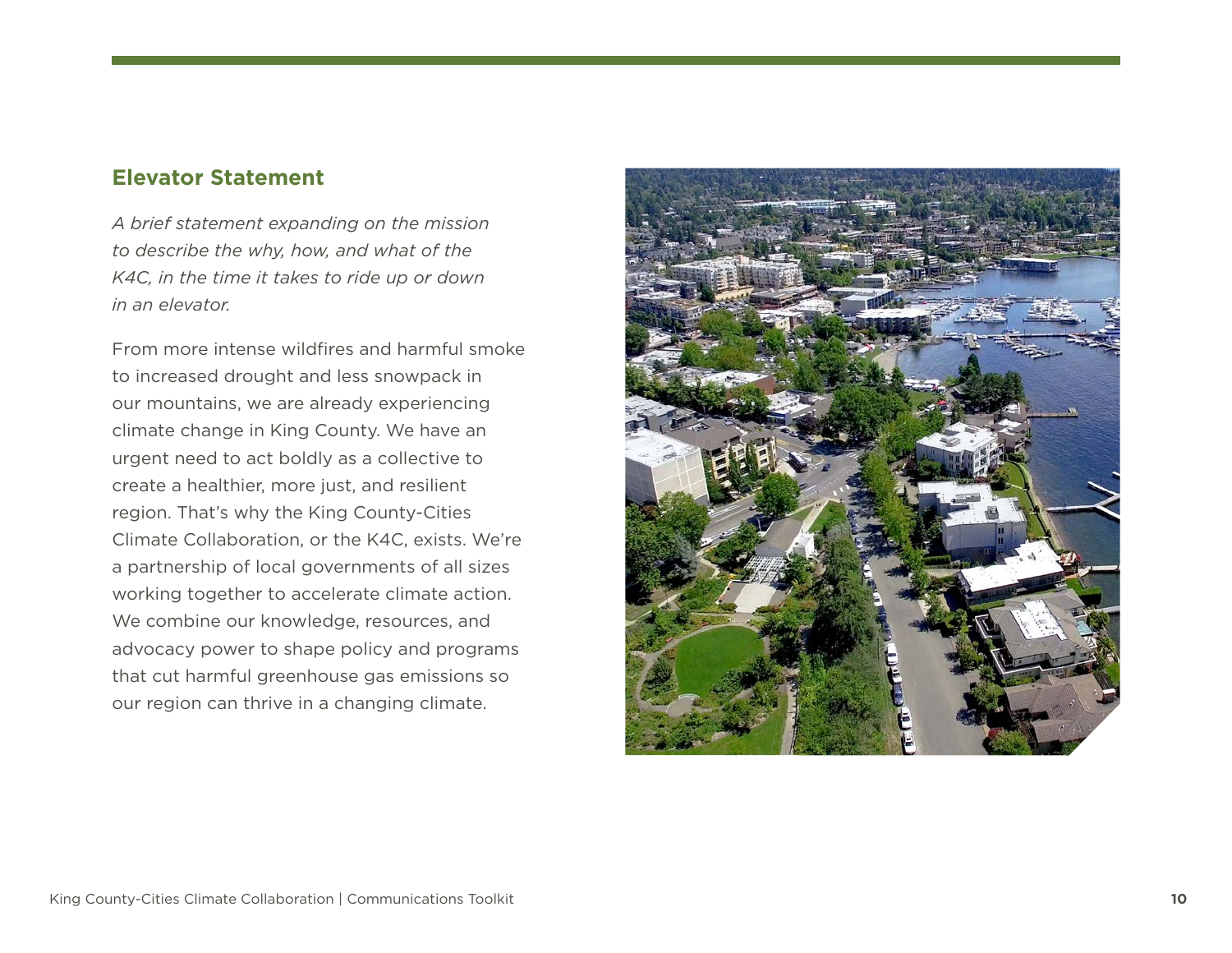# <span id="page-10-0"></span>**The K4C Story**

*A short narrative that persuasively tells the why, how, and what of the K4C, embedding the group's values and laying the foundation for all messaging and communications.* 

Climate change doesn't know boundaries. Neither should our response.

We have an urgent need to act boldly as a collective — to create a healthier, more just, and resilient region.

It's our responsibility to do so in ways that work with and prioritize Black and Indigenous residents and People of Color who have been most impacted by injustice and are on the front lines of climate change.

Even in a changing climate, our region can be a place where all residents breathe clean air, live and work in safe and healthy buildings, benefit from a robust economy, and enjoy the natural spaces that make us proud to call this place home.

We can do more for our communities together than we each can do alone. That's why the King County-

Cities Climate Collaboration exists: to work across local boundaries, engaging partners and residents so that our region thrives as the climate changes.

The K4C is a partnership of local governments of all sizes. We combine our knowledge, resources, and advocacy power to accelerate collective climate action in King County and across the state.

We're committed to achieving ambitious goals together, and reduce countywide greenhouse gas emissions sources by at least 50 percent by 2030, and 80 percent by 2050.

Our unified voices and actions are powerful. We are proud of what we have accomplished together, from influencing state legislation, to leveraging our collective purchasing power to buy clean energy, to investing in sustainability locally. And, we are optimistic about the future we are building together.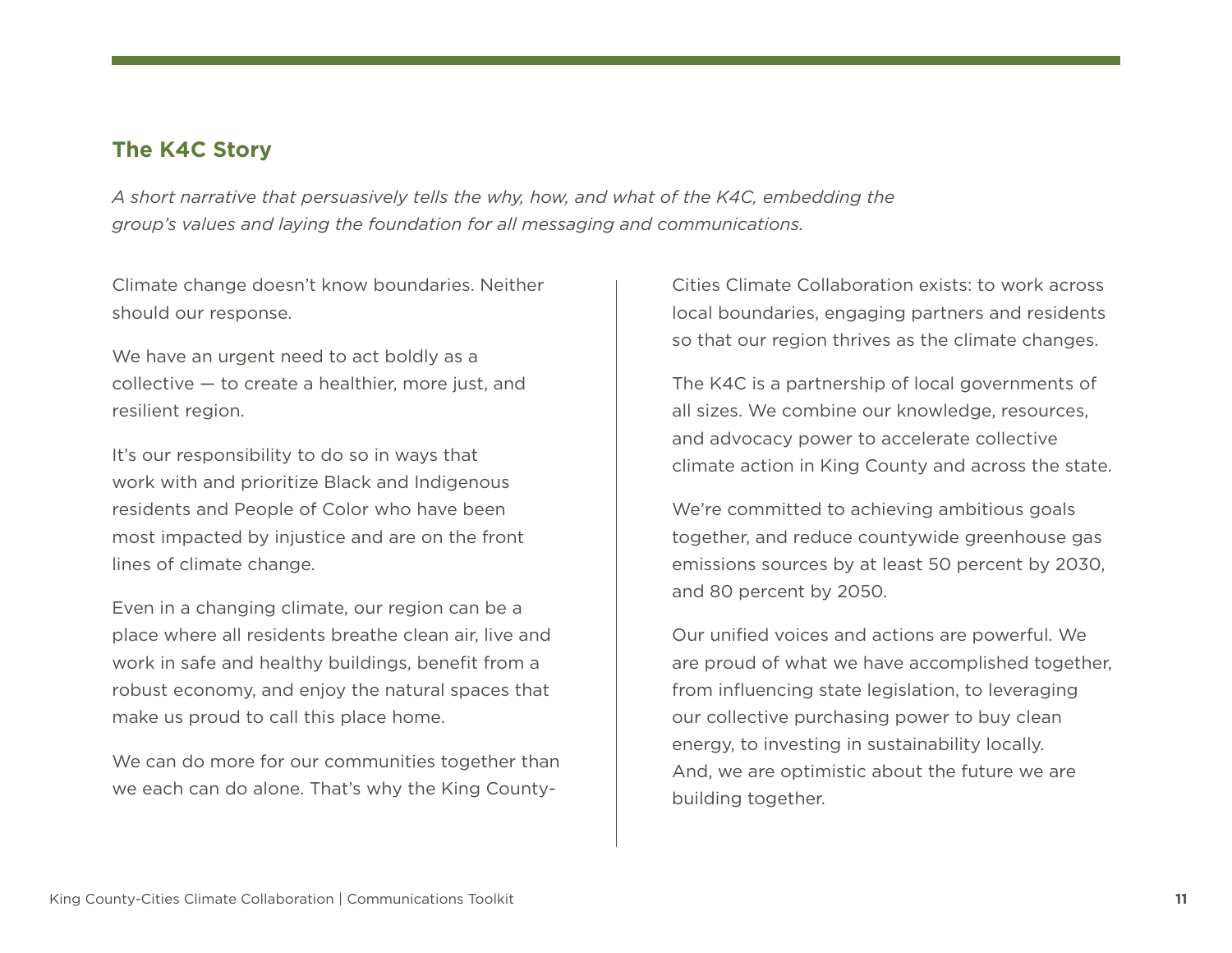# <span id="page-11-0"></span>**Key Messages**

*This section includes the story as a series of primary messages, as well as supporting messages or talking points for each. This series of messages can be pulled from as needed to serve a number of purposes.* 

**[Setting the frame] Climate change doesn't know boundaries. Neither should our response.** 

# **[The "big why"] We have an urgent need to act boldly as a collective — to create a healthier, more just, and resilient region.**

- We're already experiencing climate change in King County through hotter summers, wetter winters, rising seas with acidifying waters, and less mountain snowpack to recharge streams and drinking water supplies.
- Climate change doesn't impact us all equally. It's our collective responsibility to take action, working with and prioritizing Black and Indigenous residents and People of Color who have been most impacted by injustice and are on the front lines of climate change.

**[The vision] Even in a changing climate, our region can be a place where all residents breathe clean air; live and work in safe, healthy buildings; benefit from a robust economy; and enjoy the natural spaces that make us proud to call this place home.**

- By taking urgent climate action, we can protect and sustain what makes our region so special: abundant fish and wildlife, vibrant forests, and life-giving waters.
- We have an opportunity to support our communities in making the changes that residents want to see. Climate action has many benefits — from more access to affordable public transportation, parks, and community gardens, to meeting our most fundamental needs for safe water and clean air to breathe.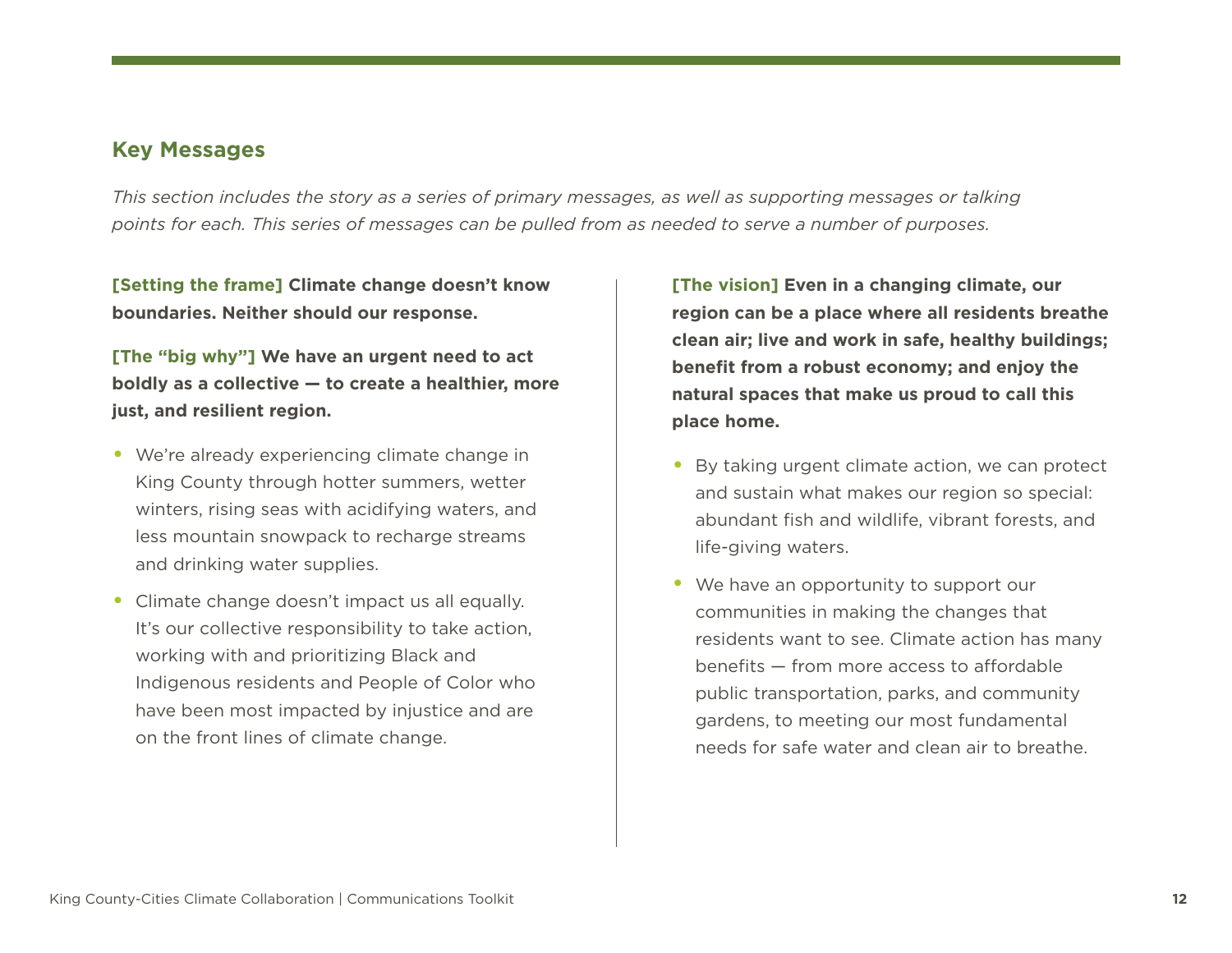**[Why the K4C exists] We can do more for our communities together than we each can do alone. That's why the King County-Cities Climate Collaboration exists: to work across local boundaries, engaging partners and residents so that our region thrives as the climate changes.**

**[What the K4C does] The K4C is a partnership of local governments of all sizes. We combine our knowledge, resources, and advocacy power to accelerate collective climate action in King County and across the state.**

- Since it began in 2012, the K4C has grown to include 18 partners who together represent 1.6 million people across King County — 80 percent of the population.
- The K4C partners are working together to reduce harmful greenhouse gas emissions by sustainably increasing mobility, investing in renewable energy, promoting clean energy use in buildings and vehicles, and expanding farm and forest protection.

**[Commitments] We're committed to achieving ambitious goals together. We aim to reduce countywide greenhouse gas emissions by at least 50 percent by 2030, and 80 percent by 2050.**

- We will unify our voices to **advocate for strong and comprehensive climate policy** on local, state, regional, and federal levels.
- We will ground our local **employment, affordable housing, and mobility planning** in equity and strategies that reduce greenhouse gas emissions.
- We will **lessen our dependence on imported fossil fuels** by prioritizing federal and statewide fuel and vehicle efficiency standards, and by increasing the use of electric vehicles.
- We will **transition to a clean energy economy**, phasing out coal-fired electricity as we move toward 100-percent clean electricity.
- We will **ensure buildings are safe and healthy** places to live and work. Existing buildings will use less energy and transition to all-electric systems, and new buildings will have net-zero emissions.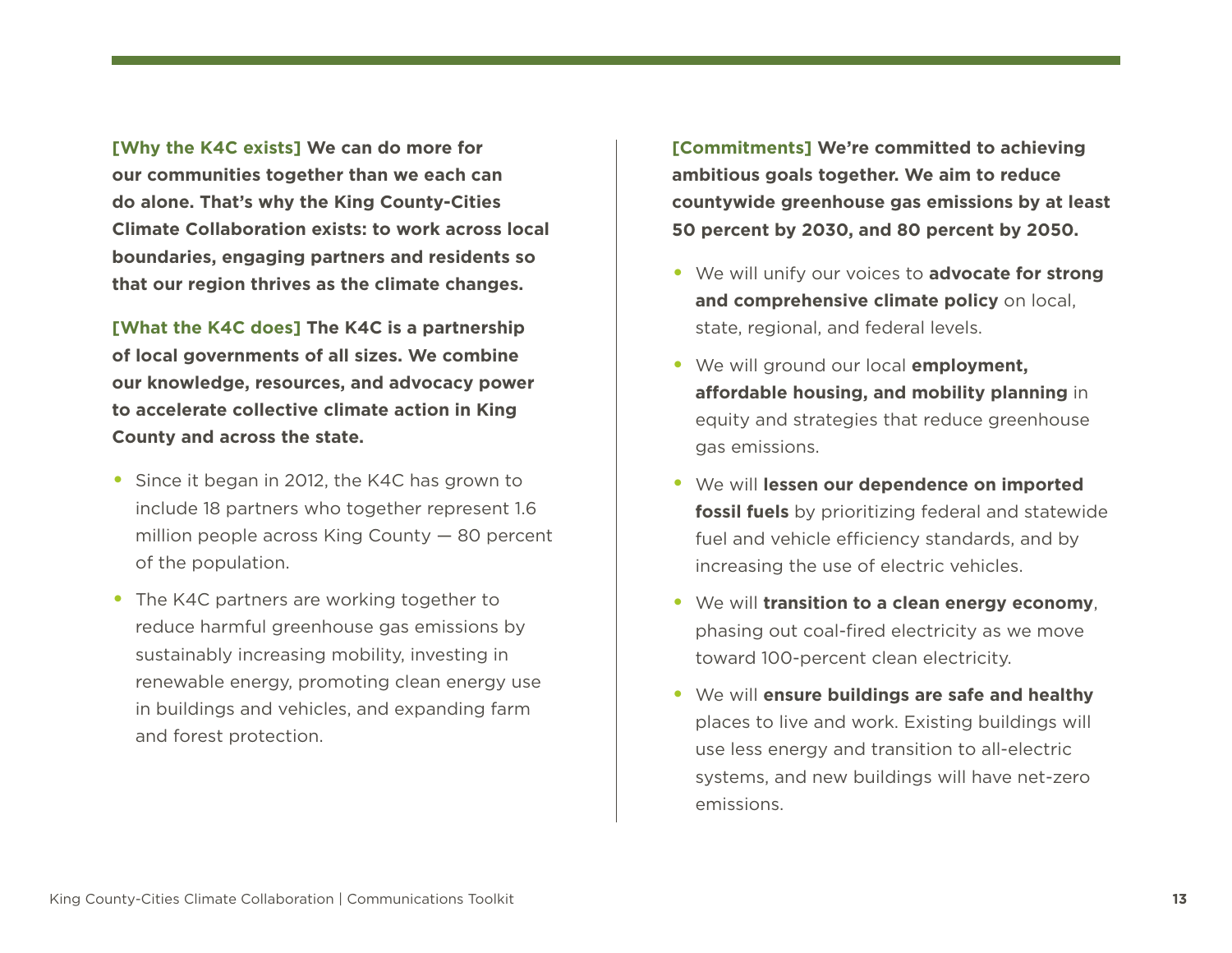- We will **lessen our consumptive impact and achieve zero waste** for resources that can be reused, resold, or recycled.
- We will **support vibrant urban and rural communities**, focusing growth in urban centers to reduce sprawl and protect and restore forests and farms.
- We will live our values, **mindfully operating our municipalities** to reduce waste and greenhouse gas emissions.
- We will **prepare for climate change's worsening impacts**, acting urgently to build resilience as a region and in our communities.
- We will **collaborate to meet our challenges**, sharing our resources and expertise, as well as encouraging public-private partnerships.

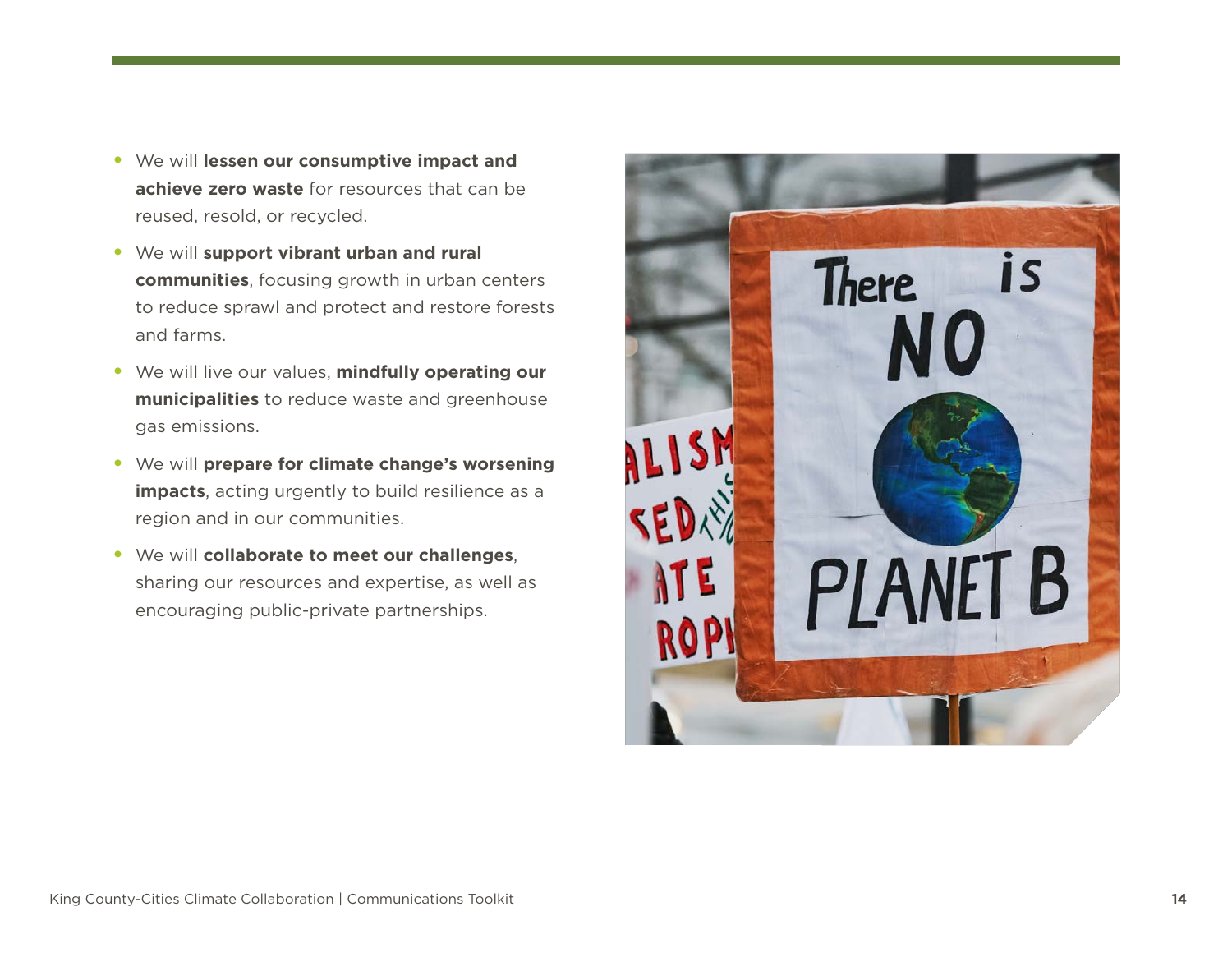**[Impact] Our unified voices and actions are powerful. As the K4C, we are investing in sustainability locally, using our collective purchasing power to expand clean energy, and influencing state legislation.**

- K4C partners have successfully advocated for legislation that supports:
	- 100-percent clean electricity by 2045.
	- Stronger greenhouse gas emissions reduction goals statewide.
	- Carbon sequestration.
	- Financing for energy efficiency building projects.
	- The elimination of single-use plastic bags.
- Through the K4C's shared resources and expertise, individual partners have had greater impacts in their communities.
	- The City of Burien created an urban forestry program that enhances tree canopy and vegetation, absorbing air pollution and lowering summer temperatures.
- The City of Bellevue reduced its annual streetlighting energy consumption by 58 percent.
- The City of Mercer Island increased mobility by investing in rideshare and bikeshare programs.
- King County's Parks Division installed solar energy facilities across the county.
- As a result of the K4C's collective influence, Puget Sound Energy created a Green Direct option for local governments and large customers to purchase renewable electricity.
- Because of what we are able to achieve together, we are optimistic about the future.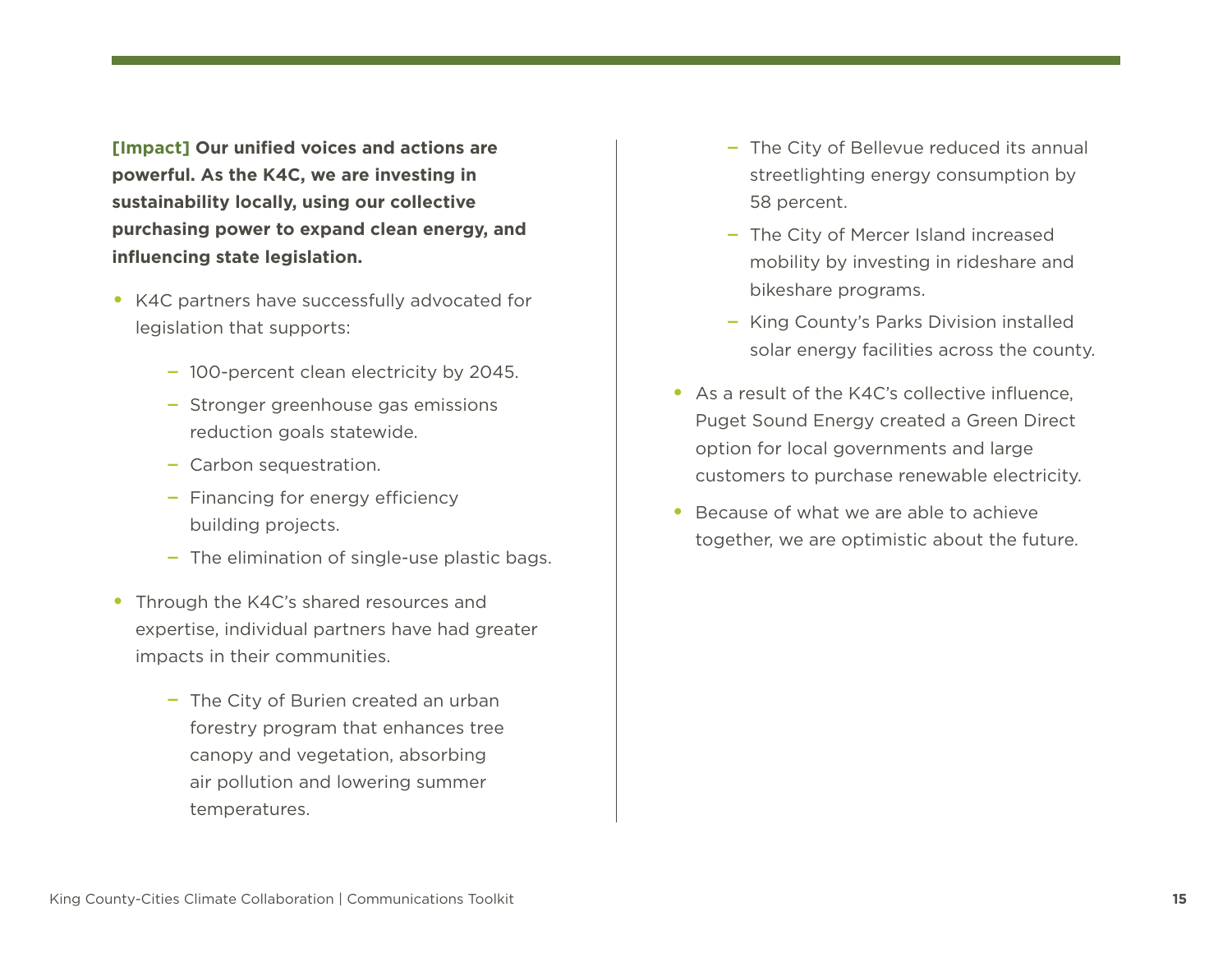# <span id="page-15-0"></span>**Audience-Specific Messages**

#### **Residents**

- Even in a changing climate, our region can be a place where all residents breathe clean air, live and work in safe and healthy buildings, benefit from a robust economy, and enjoy the natural spaces that make us proud to call this place home.
- That's why our city [or INSERT ENTITY NAME] is part of the King County-Cities Climate Collaboration. We're partnering with local governments across the county to accelerate climate action and make this vision a reality  $$ for communities today and for future generations.
- As part of the K4C, we're working to significantly reduce harmful greenhouse gas emissions that contribute to climate change. We're shaping policies and programs to invest in renewable energy, improve transit services and

mobility, phase out dirty fossil fuel use in buildings so they are healthier and safer, and protect farmland and forests that sustain us.

- The K4C's collective advocacy power means that our city can have a stronger voice in regional and state politics, and influence policies to better serve our communities.
- Participating in the K4C saves our city time and money by connecting us to funding, expertise, and resources, so that we can make the same taxpayer dollars accomplish even more.
- The K4C's shared resources and expertise help us to be more effective in our work, so that we're prepared to respond to your needs and requests.
- By learning from the K4C's collective experiences and expertise, we can more equitably distribute the services and programs our communities need to thrive in a changing climate.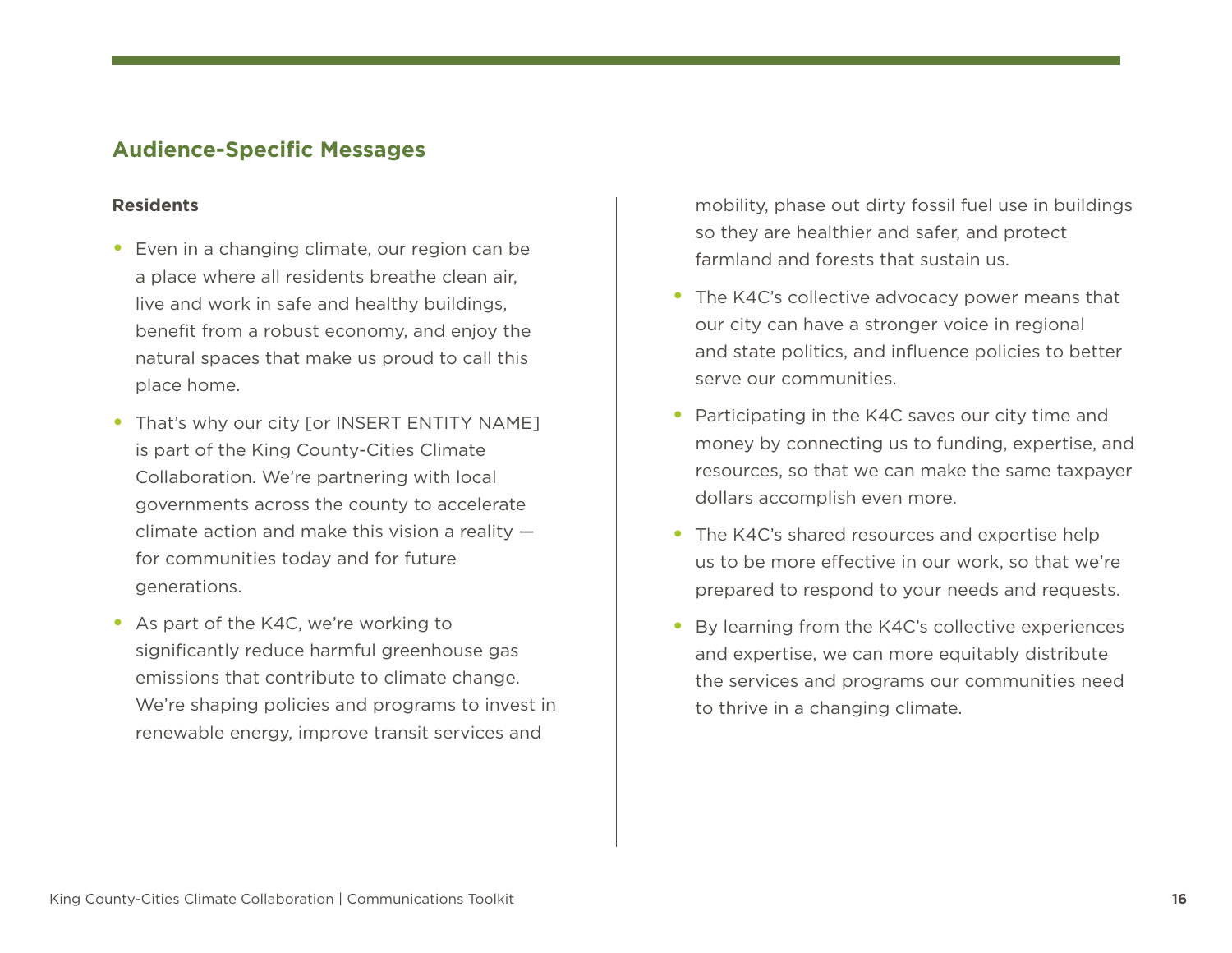#### **Cities / Recruitment**

- We believe that collective action is our most impactful path to long-term resilience in the face of a changing climate.
- The K4C gives local governments the resources and connections we need to take urgent and bold climate action for the health of people, our economy, and the environment. Together, we are able to have a greater impact.
- As K4C partners, we learn from each other sharing best practices, processes, and experiences — which makes us more effective and innovative in addressing climate change.
- The K4C provides members with expanded staffing capacity and cost savings, allowing local governments to tap into the partnership rather than hiring additional in-house staff.
- The K4C connects members to technical and funding assistance that opens doors to new projects and investments that wouldn't otherwise be possible with limited resources.
- Together, K4C members are able to use our collective influence to shape state and regional policy that moves us toward a clean energy economy, protects the environment, and benefits residents.
- K4C members find power in partnership the opportunity to collaborate on solutions to hard challenges, keep each other motivated and accountable, and help each other focus on the areas where we can each make the greatest difference.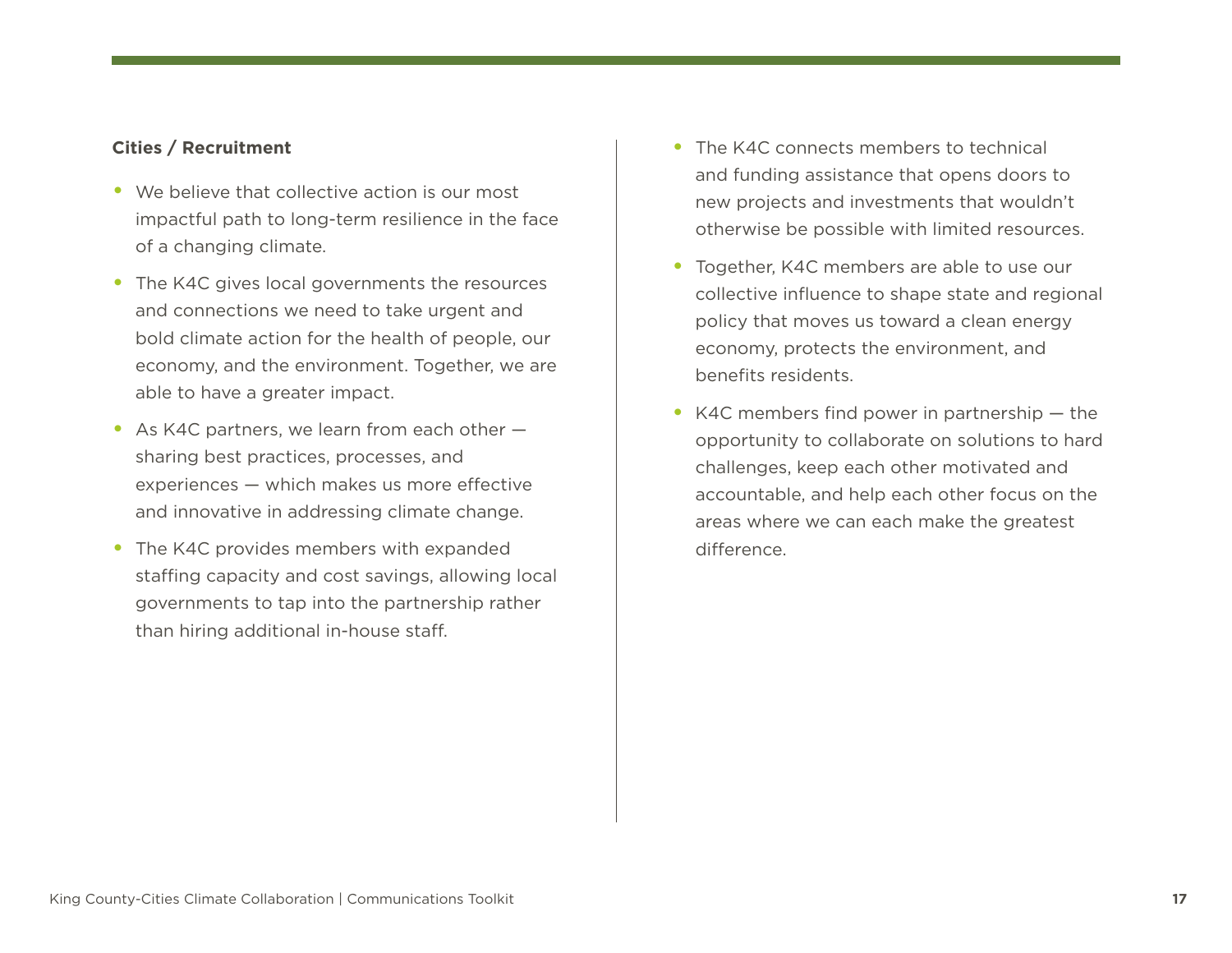# <span id="page-17-0"></span>**COMMUNICATIONS CHANNELS AND SAMPLE CONTENT**

Choosing the right channel for delivering the messaging is critical to reaching the intended audiences and advancing our climate action goals. Our websites, social media, email newsletters, as well as media relations and outreach, are all ways we can connect with and move people to care about climate change so they get involved.

These guidelines were created with your local government's social channels in mind, and do not assume that your government has established K4C-specific channels. They provide guidance for how to begin to integrate information about the K4C into your government's existing channels.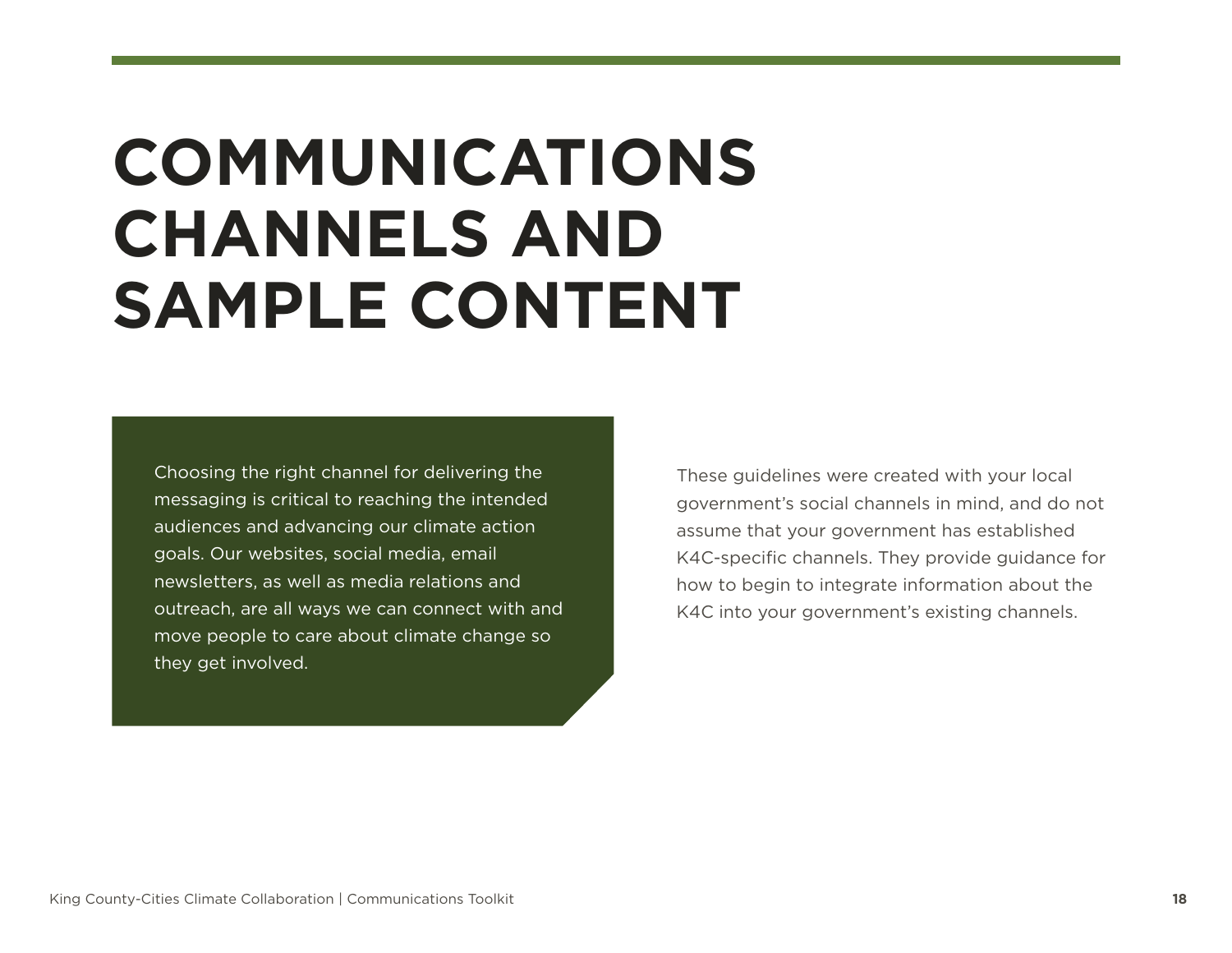#### **When you communicate about the K4C:**

- Use language that is clear, concise, and accessible for all audiences, avoiding jargon.
- Think about how you might communicate with friends or family, using human and relatable words.
- Adopt an optimistic tone, where possible, to inspire hopefulness and encouragement that we can all take action to address climate change.
- Focus on the tangible benefits of the K4C and why the work we're doing is important for people's health, our economic vitality, environmental protection, and our region's ability to thrive in a changing climate.

#### **Importance of consistency:**

- Consistency in our communications efforts helps us act as a unifying voice.
- Strong and aligned messaging will help audiences see the K4C as a dependable coalition, building awareness of the K4C and our collective climate action.

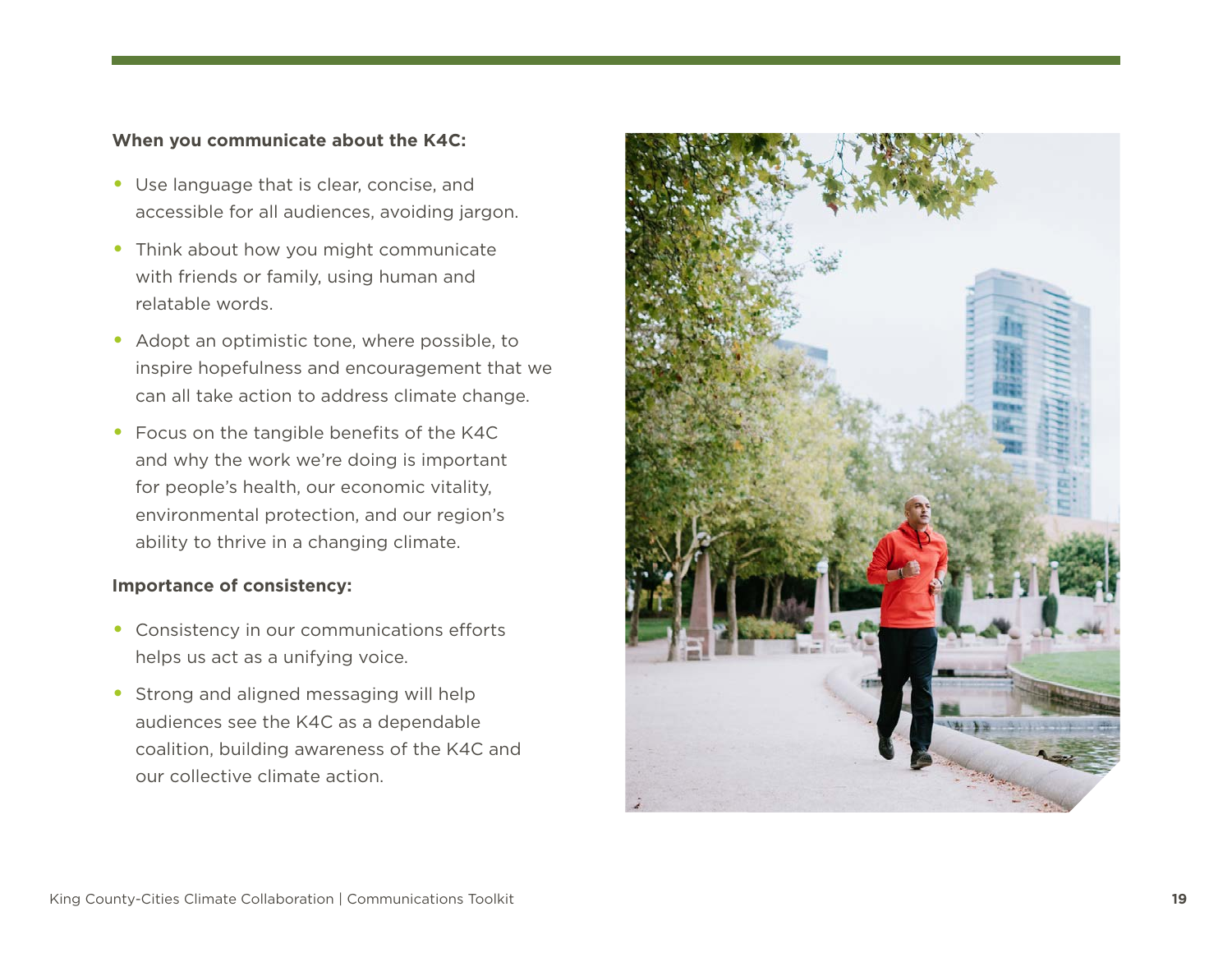## <span id="page-19-0"></span>**Website**

Your government's website is a great platform to communicate about your partnership with the K4C and share up-to-date information with invested audiences who have taken the time to click through and learn more.

The content you include here should be high-level, yet simple enough for non-experts to understand and engage. This is also the space to share the actions your government is taking, within the broader context of the K4C.

#### **Sample Website Copy**

#### **King County-Cities Climate Collaboration**

We know that even in a changing climate, our region can be a place where all residents breathe clean air; live and work in safe, healthy buildings; benefit from a robust economy; and enjoy the natural spaces that make us proud to call this place home.

That is why [Entity Name] is a proud member of the King County-Cities Climate Collaboration, also known as the K4C. We are a partnership of local governments of all sizes taking bold and equitable climate action together to create a healthier, more just, and resilient region.

It's our responsibility to do so in ways that work with and prioritize Black, Indigeneous, and People of Color residents who are most impacted by unjust policies and who are on the front lines of climate change.

#### **We're committed to achieving ambitious goals together.**

To support the health of residents, our local economy, and the environment, we aim to reduce countywide greenhouse gas emissions by at least 50 percent by 2030, and 80 percent by 2050.

As the K4C, we are calling for stronger state policies that move us toward a clean energy future. We are using our collective purchasing power to invest in renewable energy, expand solar, and buy electric vehicle fleets — all of which cut carbon emissions while saving our city money. And, we are improving transit services and protecting the local farmland and forests that sustain us.

Learn more about our climate initiatives [link]. For more information on the K4C, or to learn how you can get involved, email us at [email].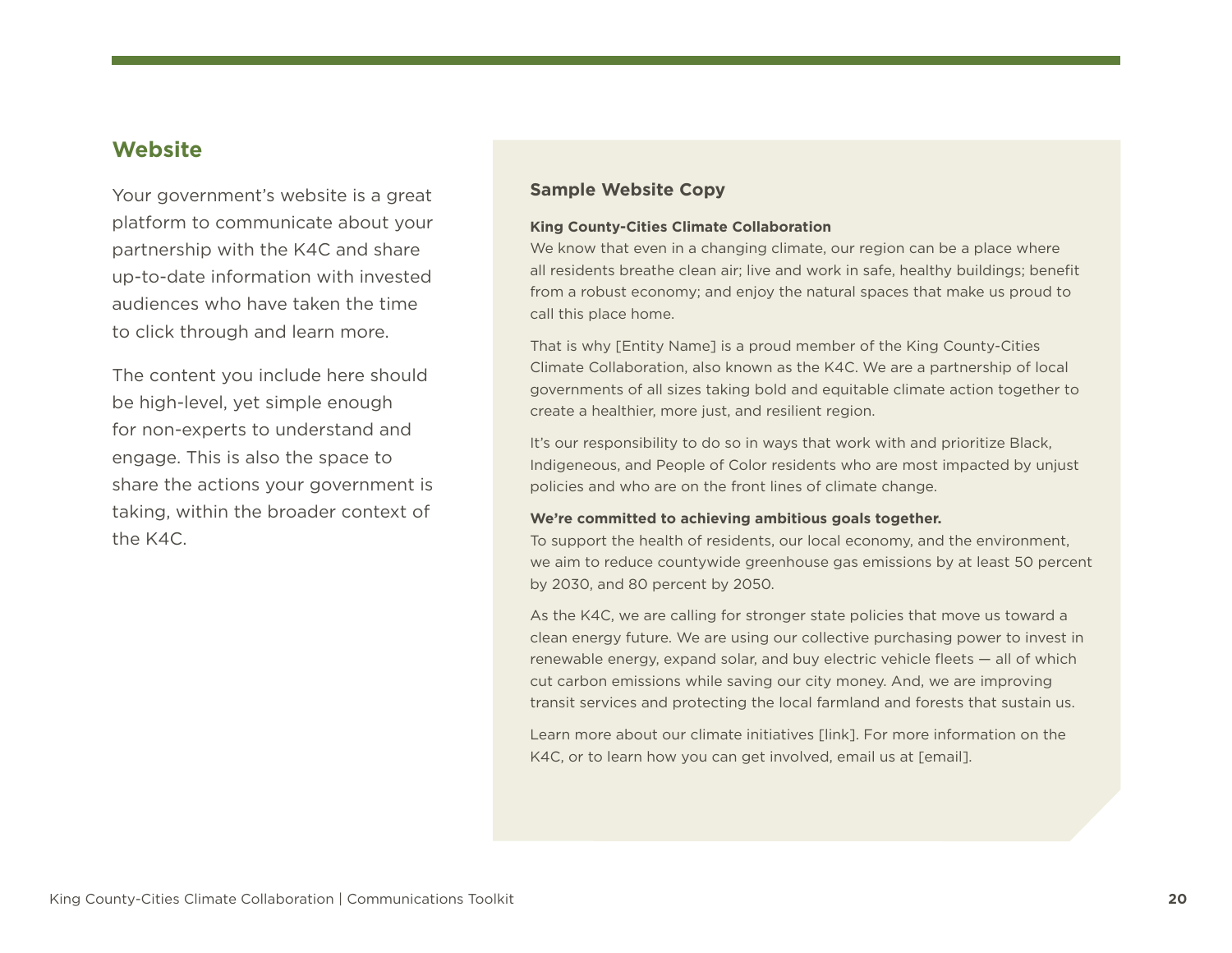# <span id="page-20-0"></span>**Social Media**

Your government's social channels provide an opportunity to meet your audiences where they are and engage with them on a familiar platform, while connecting your climate initiatives with the K4C's and building awareness of our collective efforts. The content you share can be brief and high level, with a call to action that encourages people to learn more or get involved.

|                                                         | Facebook                                                                                                                                                                                                                                                                                                     | <b>Twitter</b>                                                                                                                                                                                                                           | [ට]<br>Instagram                                                                                                                                                          | lin.<br>LinkedIn                                                                                                                                                                                                                                                                                                                 |
|---------------------------------------------------------|--------------------------------------------------------------------------------------------------------------------------------------------------------------------------------------------------------------------------------------------------------------------------------------------------------------|------------------------------------------------------------------------------------------------------------------------------------------------------------------------------------------------------------------------------------------|---------------------------------------------------------------------------------------------------------------------------------------------------------------------------|----------------------------------------------------------------------------------------------------------------------------------------------------------------------------------------------------------------------------------------------------------------------------------------------------------------------------------|
| <b>Overview</b>                                         | Emphasizes images and<br>conversation                                                                                                                                                                                                                                                                        | Prioritizes timely content,<br>news, and advocacy                                                                                                                                                                                        | Emphasizes striking, high-<br>quality visuals                                                                                                                             | Focuses on professional<br>connection and article sharing                                                                                                                                                                                                                                                                        |
| <b>Audience</b>                                         | Broad audience, slightly older<br>(ages $35-55$ and up)                                                                                                                                                                                                                                                      | Elected officials, media outlets<br>and journalists, and younger<br>audiences                                                                                                                                                            | Younger audiences, including<br>teens and millennials                                                                                                                     | Broad audiences, working<br>professionals                                                                                                                                                                                                                                                                                        |
| <b>Types of</b><br>content to<br>share about<br>the K4C | • Post about who the K4C is<br>and what we do, including<br>why it matters.<br>Share updates and stories<br>about K4C climate action<br>and tangible benefits to<br>residents and our region.<br>• Lift up K4C partner climate<br>action successes and<br>impact.<br>Share stories about K4C<br>individuals. | • Tweet about who the K4C is<br>and what we do, including<br>why it matters.<br>• Share news and other<br>updates about the K4C<br>and tangible benefits to<br>residents and our region.<br>Share relevant climate news<br>and articles. | • Use strong visuals paired<br>with a caption about who<br>the K4C is and what we do.<br>including why it matters.<br>Share stories about K4C<br>members and individuals. | • Post about who the K4C is<br>and what we do.<br>Share updates and stories<br>about the K4C climate action<br>and tangible benefits to<br>residents and our region.<br>Share relevant climate news<br>and articles.<br>• Lift up K4C partner climate<br>action successes and impact.<br>Share stories about K4C<br>individuals. |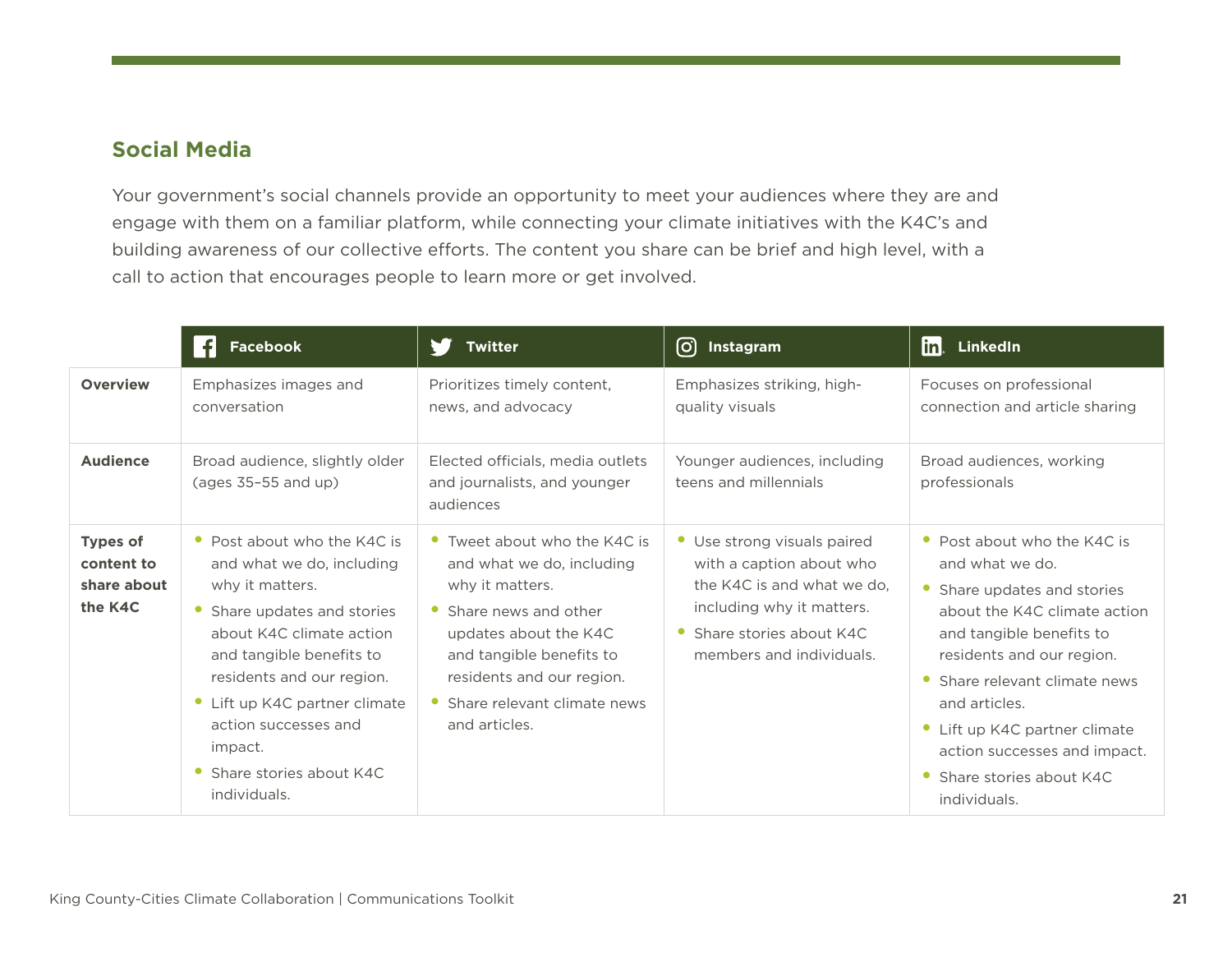|                                                             | Facebook                                                                                                                                                                                                                | <b>Twitter</b>                                                                                                                                                                                                      | [ි<br>Instagram                                                                                 | lin.<br>LinkedIn                                                                                                                                                                                                    |
|-------------------------------------------------------------|-------------------------------------------------------------------------------------------------------------------------------------------------------------------------------------------------------------------------|---------------------------------------------------------------------------------------------------------------------------------------------------------------------------------------------------------------------|-------------------------------------------------------------------------------------------------|---------------------------------------------------------------------------------------------------------------------------------------------------------------------------------------------------------------------|
| <b>Visuals</b>                                              | Include a photo, graphic,<br>video, or news link to capture<br>people's attention, whenever<br>possible.                                                                                                                | Include a photo, graphic,<br>video, or news link to capture<br>people's attention, whenever<br>possible.                                                                                                            | Include high-quality<br>compelling images or short<br>videos (less than 1 min.).                | Include a photo, graphic, video,<br>or news link to capture people's<br>attention, whenever possible.                                                                                                               |
| <b>Suggested</b><br>length                                  | While each platform has its own best practices for length, the same guiding principle applies across all channels: Take the space to say<br>what you need to say, but do it as concisely as you can.                    |                                                                                                                                                                                                                     |                                                                                                 |                                                                                                                                                                                                                     |
|                                                             | Aim for no more than 2-3<br>sentences.                                                                                                                                                                                  | Tweets between 71 and 100<br>characters get the most<br>engagement, though can<br>be up to a maximum of 280<br>characters.                                                                                          | Captions that are 1-2<br>sentences are recommended,<br>though can be up to 2,200<br>characters. | Posts that are 1-2 sentences<br>are recommended, though can<br>be up to 700 characters for<br>companies.                                                                                                            |
| <b>Hashtags</b>                                             | None                                                                                                                                                                                                                    | Include 1-3 hashtags                                                                                                                                                                                                | Include up to 10 or more<br>hashtags                                                            | None                                                                                                                                                                                                                |
| <b>Links and</b><br><b>Tags</b>                             | • Link to your government's<br>website, the K4C webpage,<br>or a news article with a call<br>to action to learn more or<br>get involved.<br>• Tag K4C partners and<br>news organizations or<br>authors, when mentioned. | • Link to your government's<br>website, the K4C webpage,<br>or news article with call to<br>action to learn more or get<br>involved.<br>• Tag K4C partners and news<br>organizations or authors,<br>when mentioned. | • Include a link to your<br>government's website in<br>your bio.                                | • Link to your government's<br>website, the K4C webpage,<br>or news article with call to<br>action to learn more or get<br>involved.<br>• Tag K4C partners and news<br>organizations or authors,<br>when mentioned. |
| <b>Frequency</b><br>goal for<br>posting<br>about the<br>K4C | 2x month                                                                                                                                                                                                                | 1x week                                                                                                                                                                                                             | 2x month                                                                                        | 2x month                                                                                                                                                                                                            |

<u> 1989 - Johann Stein, marwolaethau a bh</u>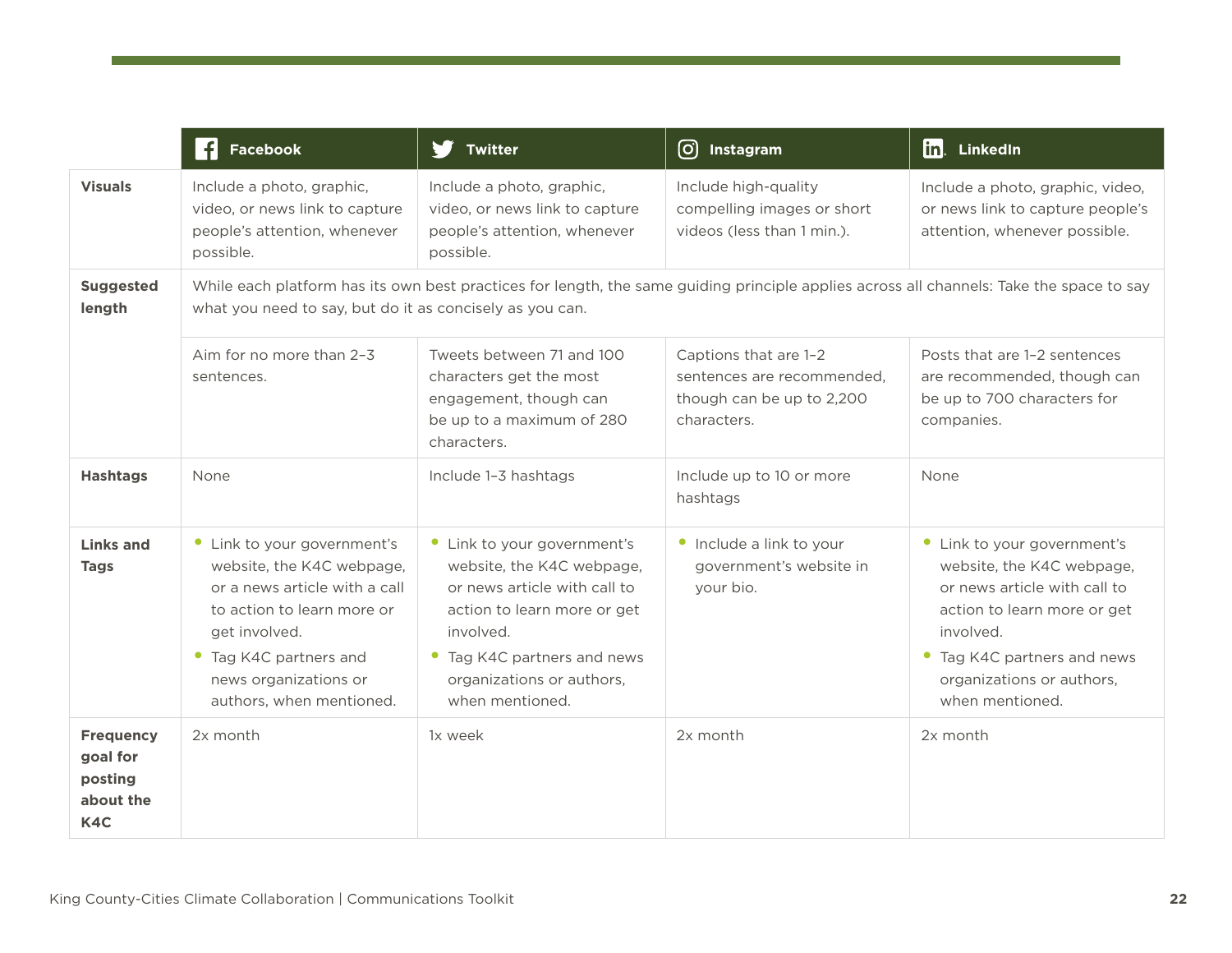#### **Guidelines**

- **Make content accessible.** We can build awareness of the K4C through consistent messaging. Keep content clear, concise, and compelling. Use the sample messages provided as a starting point, and tailor to suit your needs.
- **Include compelling visuals or graphics to pique interest.** Simple visual treatments of key messages or quotes can be a way to capture people's attention. Similarly, graphics that illustrate climate impacts or emission reduction goals can underscore important points.



- **Use hashtags to broaden reach.** Hashtags are a way to connect conversations into a single "feed" of related conversations on Twitter and Instagram. Below are frequently used hashtags. We also can begin to use the hashtag, **#K4CClimateAction**, to unite our efforts and make it easier for residents to follow what we are doing.
	- #ActOnClimate #ClimateJustice #ClimateAction #ClimateChange #ClimateChangeIsReal #EnergyEfficiency #GreenNewDeal #JustRecovery #JustTransition #K4CClimateAction #KingCountyWA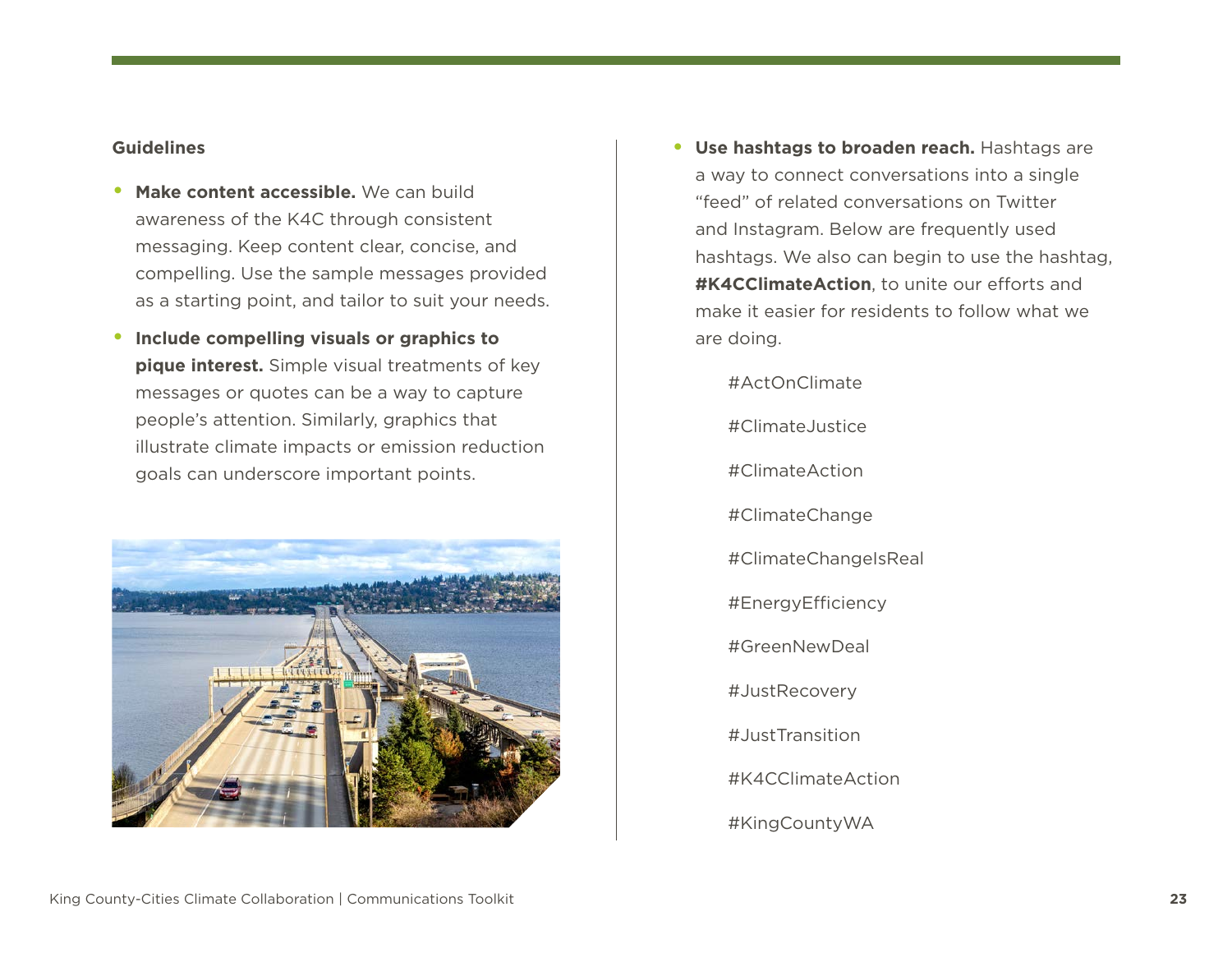#### **Sample Facebook Posts**

- The City of [XXX] is proud to be a member of the King County-Cities Climate Collaboration. Our participation enables us to tackle climate change more effectively and leverage taxpayer dollars to accomplish even more. Learn how: [link]
- Climate change doesn't know boundaries. Neither should our response. That's why [INSERT YOUR ENTITY] is a member of the King County-Cities Climate Collaboration (K4C), a partnership of local governments of all sizes taking bold and equitable climate action so that all people, the economy, and the environment thrive. Learn more: [link]
- What is the King County-Cities Climate Collaboration? It's a partnership of local governments of all sizes taking bold and equitable climate action to create a healthier, more just, and resilient region. [link]
- **[INSERT YOUR ENTITY]** is a proud member of the King County-Cities Climate Collaboration, working together to accelerate bold climate action for the health of residents, our regional economy, and the environment. Today we announced/launched [NAME ACTION]. Learn more: [link]
- Climate action benefits communities in many ways — from more access to affordable public transportation, parks, and community gardens, to our most fundamental needs for clean air to breathe and safe water to drink. Read how [INSERT YOUR ENTITY] is addressing climate change: [link]
- Climate change does not impact us all equally. As a member of the King County-Cities Climate Collaboration, we take actions that have intentional benefits for residents most affected by injustice, including Black and Indigeneous people, communities of color, and immigrant communities. Learn more: [link]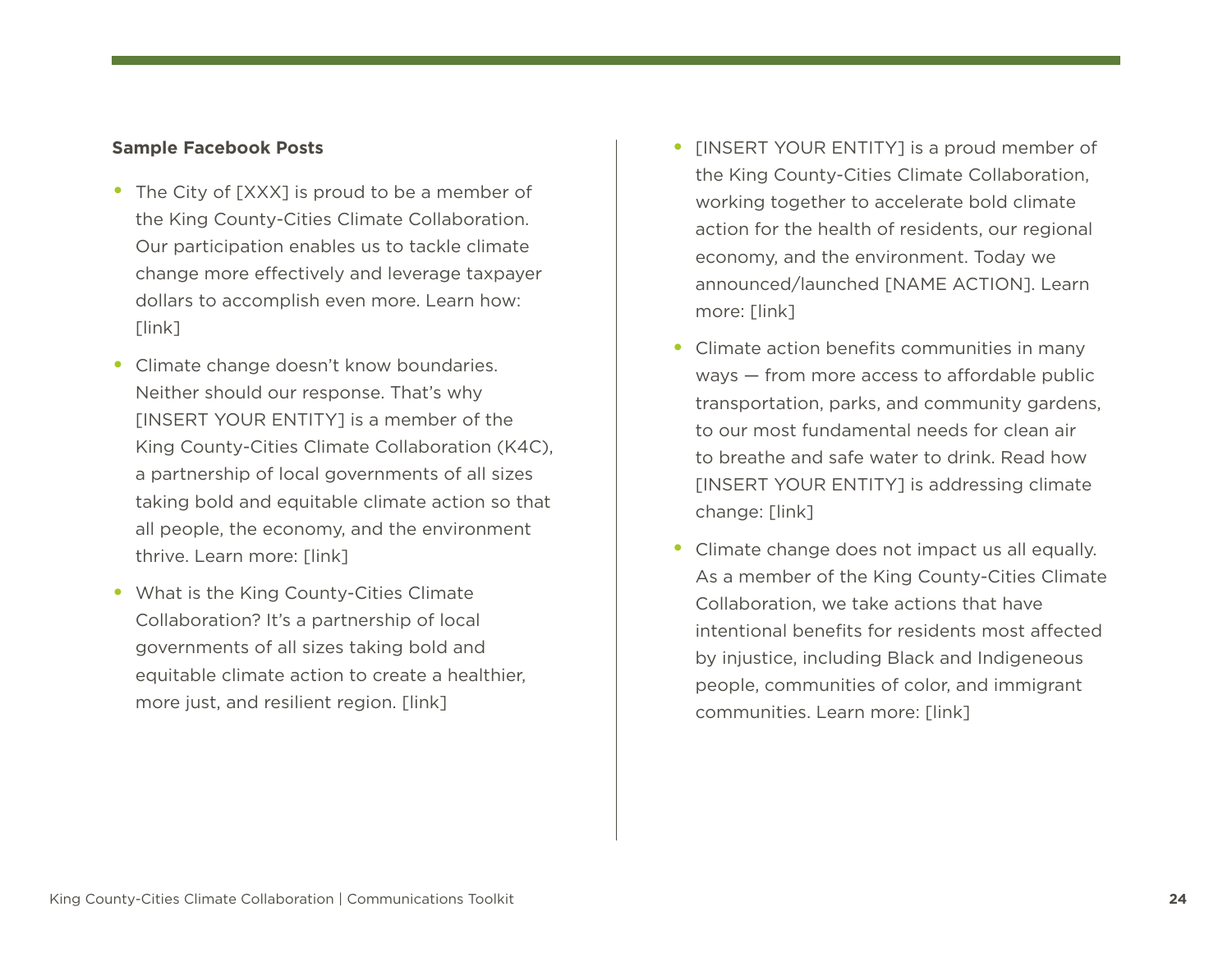- The King County-Cities Climate Collaboration partners are working to reduce countywide greenhouse gas emissions by at least 50 percent by 2030, and 80 percent by 2050. Read about our commitments: [link]
- Even in a changing climate, our region can be a place where all residents breathe clean air; live and work in safe, healthy buildings; benefit from a clean energy economy; and enjoy the natural spaces that make us proud to call this place home. As King County-Cities Climate Collaboration members, we're partnering with governments across the region to make this future a reality. Check out what we're doing: [link]

#### **Sample Tweets**

- We're proud to be one of 18 local governments that is partnering to accelerate climate action in #KingCountyWA. Learn more about #K4CClimateAction: [link]
- Our city [or INSERT ENTITY] is a proud member of the King County-Cities Climate Collaboration a partnership of local governments of all sizes taking bold and equitable #ClimateAction so that all people, the economy, & the environment thrive. Learn more: [link]
- As part of #K4CClimateAction, we envision a healthier, more just & livable region in the face of a changing climate, where all residents have equitable access to clean air & opportunities to live, play & work. #ClimateJustice [link]
- We have an urgent need & collective responsibility to create a healthier, more just, resilient #KingCountyWA for all — particularly #BIPOC residents who are most impacted by inequities & on the front lines of climate change. Read about #ClimateJustice work: [link]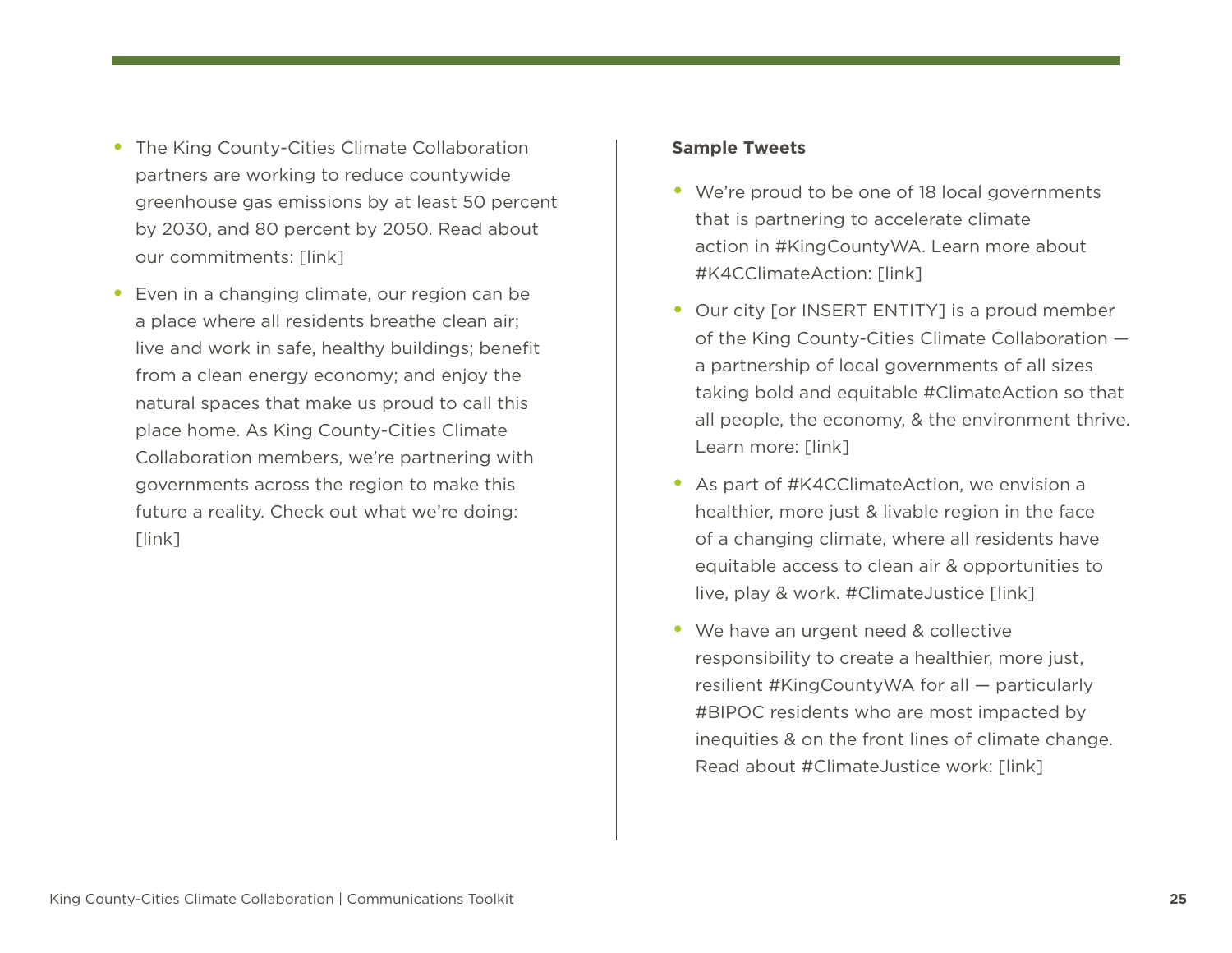- We know that even in a changing climate, #KingCountyWA can be a place where all residents breathe clean air; live & work in safe, healthy buildings; benefit from a robust clean energy economy; & enjoy the natural spaces that make us proud to call this place home. #K4CClimateAction [link]
- We can do more for our communities together than we each can do alone. That's why the King County-Cities Climate Collaboration exists: to work across local boundaries, engaging partners & residents so that our region thrives in a changing climate. [link]
- #K4CClimateAction partners are collaborating to reach ambitious #climate goals & cut countywide greenhouse gas emissions by at least 50 percent by 2030. [link]

#### **Example Twitter Thread**

Twitter threads, or multiple tweets that are connected to each other, are a helpful way to tell a longer story or break down a complex topic. The below is one example of how messaging could be split across multiple tweets for a longer narrative.

- Climate change doesn't know boundaries. Neither should our response. The King County-Cities Climate Collaboration is a partnership of local governments of all sizes working together to accelerate bold climate action. 1/5
- Climate change is real. In #KingCountyWA we're already experiencing hotter summers, rising seas with acidifying waters, & less mountain snowpack to recharge streams & drinking water supplies. 2/5
- By taking urgent #ClimateAction, we can protect & restore what makes our region special: abundant fish & wildlife, vibrant forests, & lifegiving waters. 3/5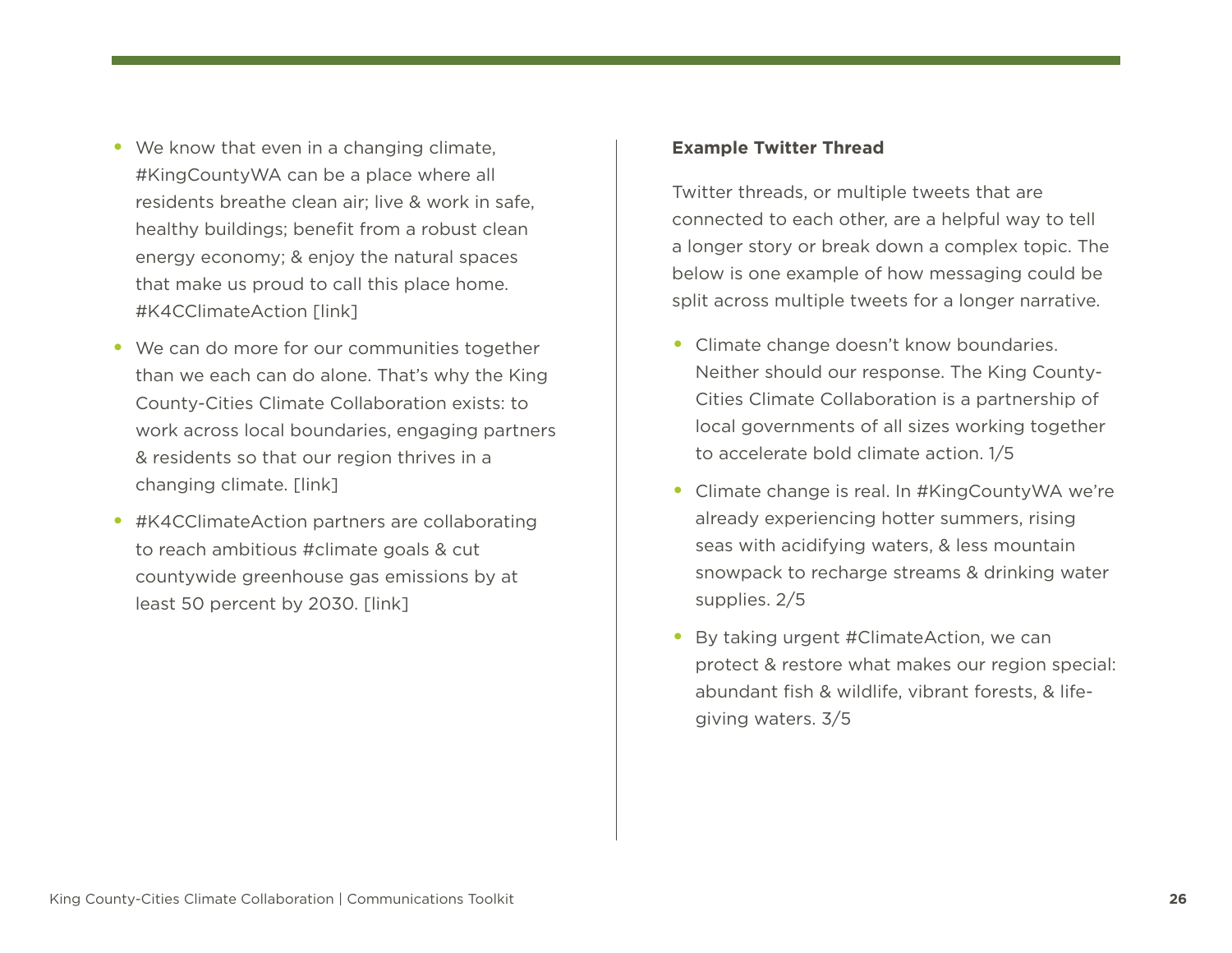- #K4CClimateAction benefits communities in many ways — from more access to affordable public transportation, parks, & community gardens, to our most fundamental needs for safe water to drink & clean air to breathe. 4/5
- Learn more about #K4CClimateAction and how our city is taking action: [LINK] 5/5

#### **Instagram Sample Post**

• Our city is a proud member of the King County-Cities Climate Collaboration (K4C) — a partnership of local governments of all sizes taking bold and equitable climate action so that all people, the economy, and the environment thrive.

Learn more at the link in our bio.

•

•

•

- 
- -
- •

 #cityname #cityofXXX #K4CClimateAction #ClimateJustice #ClimateChangeIsReal #ClimateAction #Climate #ClimateActionNow #KingCountyWA #LocalGovernment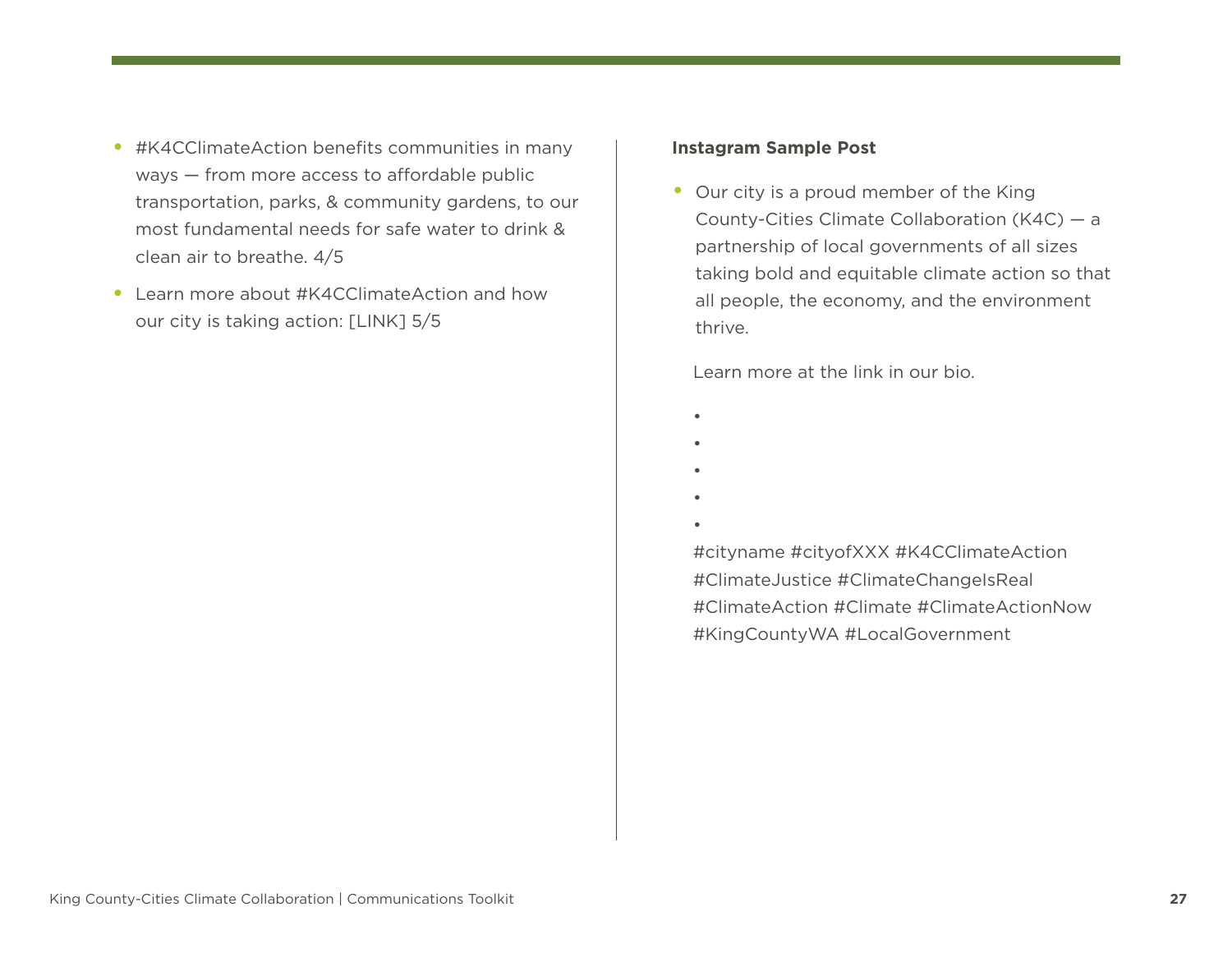#### **Sample LinkedIn Posts**

- We are proud to be a member of the King County-Cities Climate Collaboration — a partnership of local governments of all sizes taking bold and equitable climate action so that all people, the economy, and the environment thrive.
- As the King County-Cities Climate Collaboration, we're committed to achieving ambitious goals together. We aim to reduce countywide greenhouse gas emissions by at least 50 percent by 2030, and 80 percent by 2050.

Read our city's commitments to climate action: [link]

• Climate change doesn't impact us all equally. It's our collective responsibility to take action, working with and prioritizing Black, Indigeneous, and People of Color who have been most impacted by injustice and are on the front lines of climate change.

We are committed to equitable climate action: [link]

• Our unified voices and actions are powerful. The King County-Cities Climate Collaboration partners successfully advocated for the statewide adoption of stronger greenhouse gas emissions reduction goals, as well as legislation that finances energy efficiency projects in buildings, and eliminates single-use plastic bags.

Learn more about the steps our city is taking toward collective impact: [link]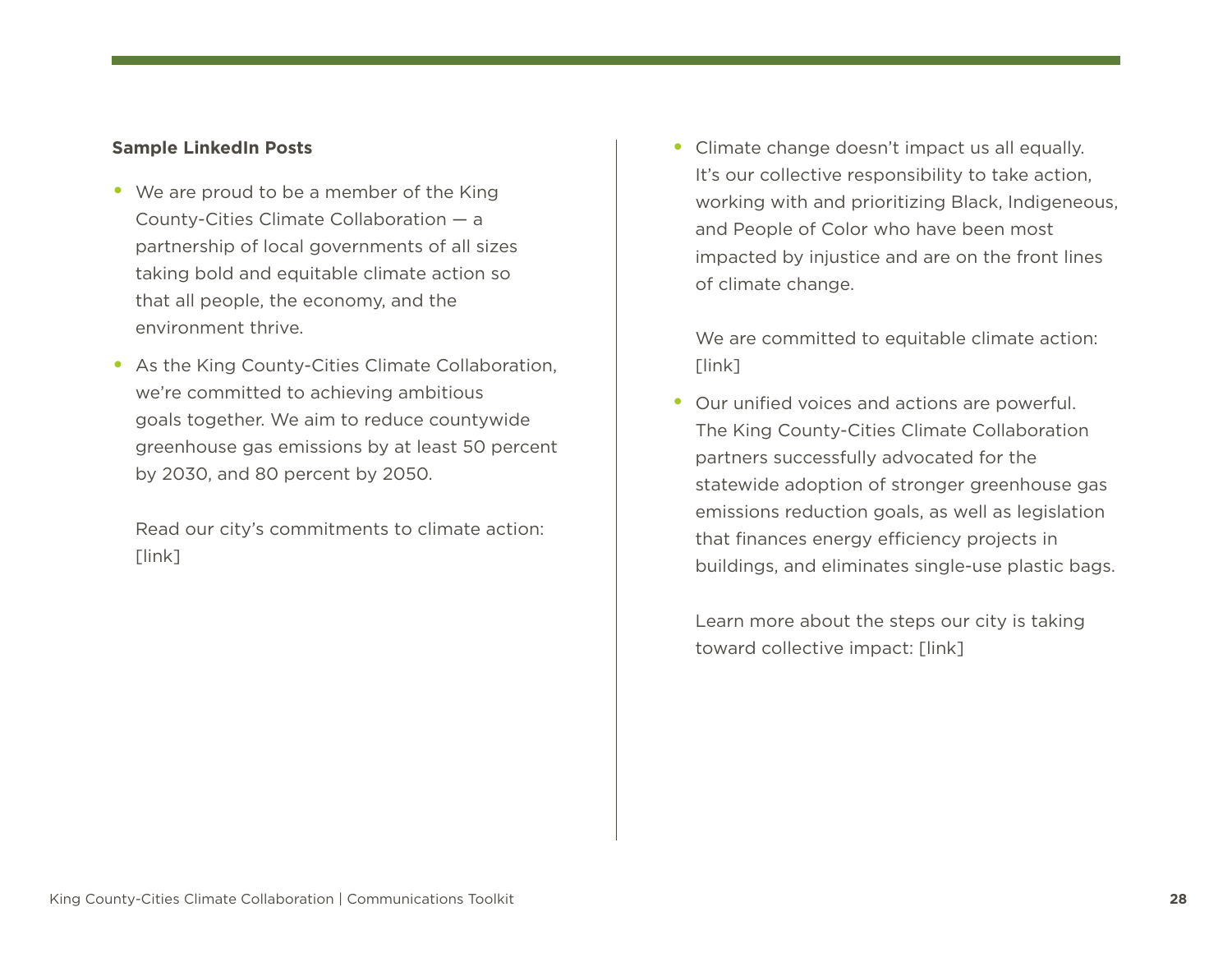# <span id="page-28-0"></span>**Email**

Email is a valuable tool for communicating relevant, timely information; highlighting stories; and driving people to learn more or get involved. Email communications can engage audience members who have already expressed interest in your government's climate action and connect them to the K4C's efforts.

- **Sync your communications.** Coordinate with your government's communications team to determine what newsletters exist and how you can integrate K4C content.
- **Make it personal.** Use human-centered, short subject lines to help your email stand out in busy inboxes.
- **Keep it succinct.** Write short blurbs for each piece of the content in the email, less than eight lines long, with links that drive people to your government's" website or the K4C's website. The whole email should be less than two pages long or two scrolls.
- **Prompt action.** Provide a call to action with ways for readers to get involved. For example: Ask people to take a short survey on their priorities, or encourage people to share the newsletter with friends.
- **Link to a longer update.** Draft a blog post or news article for your website to provide more details about the issue and elaborate on the steps that your government and the K4C are taking together to advance climate action.

#### **Sample Email Content**

Our city [or INSERT ENTITY NAME] is proud to be a member of the King County-Cities Climate Collaboration — a partnership of local governments of all sizes working together to accelerate climate action for a healthier, more just, and sustainable King County. We are currently working on [INSERT ISSUE] in order to [EXPLAIN TANGIBLE BENEFIT/ DESIRED IMPACT]. Learn more: [link]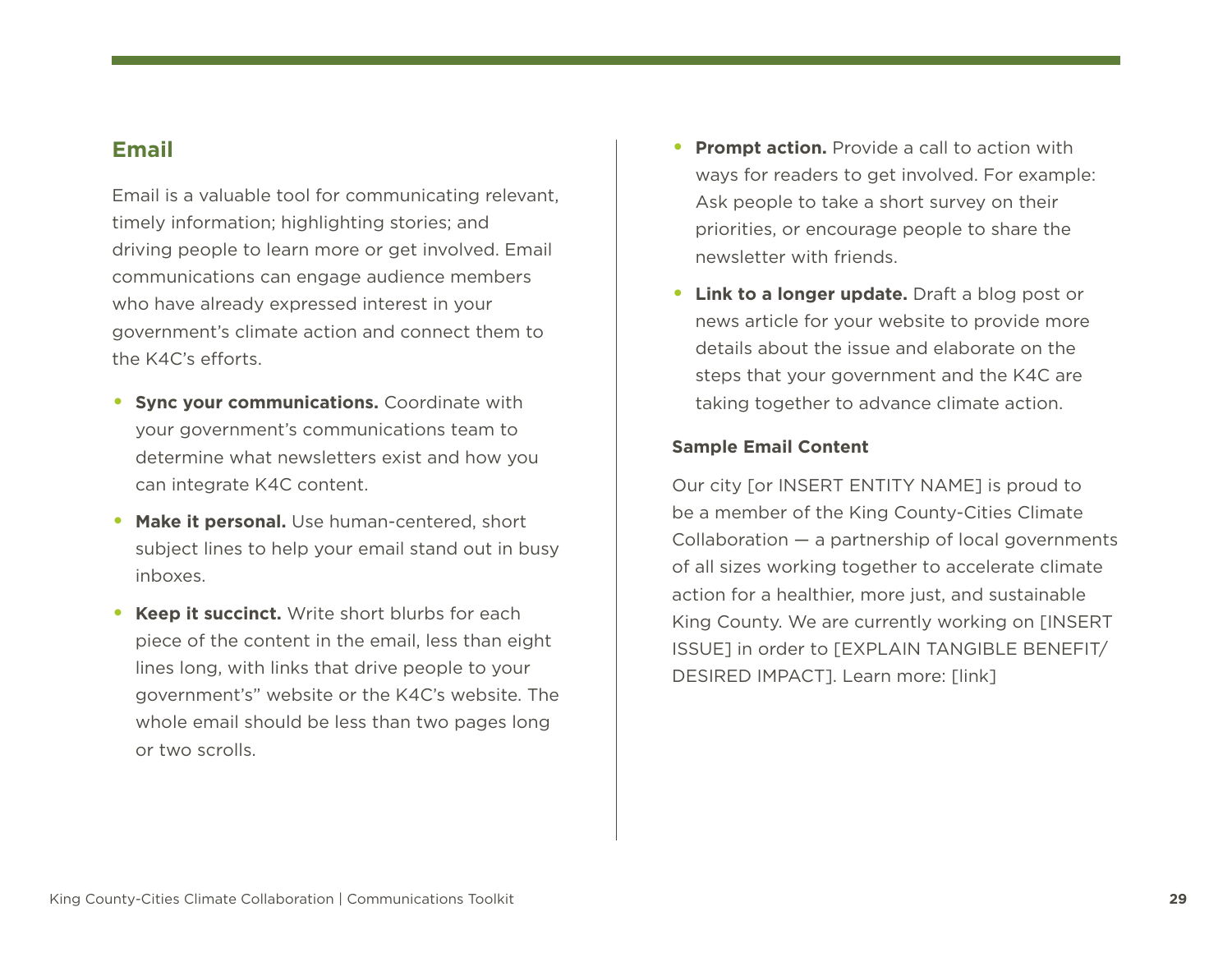### <span id="page-29-0"></span>**Media Relations**

King County has a rich media landscape from major broadcast stations, *The Seattle Times*, and Crosscut.com to community and ethnic outlets, like the *South Seattle Emerald*, *Northwest Asian Weekly*, and *La Raza del Noroeste*. Media releases provide an opportunity to announce K4C news, communicating with the press, and posting to your channels to share with your audiences. Op-eds and letters to the editor are ways to share your opinion about timely developments, such as support for energy efficiency standards or a call for increased investment in renewable energy.

#### **Media Releases**

Your city or governmental entity may have a climate announcement where you want to do a media release and mention the connection to the K4C. For writing releases, here are a few tips:

• **Keep the headline to a single line.** Summarize the news using verbs and avoid incomplete sentences.

- **Have a strong lead.** Start the release with a clear and compelling paragraph about the news describing who, what, and why. Follow the first paragraph with an interesting quote that succinctly tells your story. Think in soundbites. Write in plain language without jargon.
- **Keep it short.** The media release is a chance to sell your issue to the press, nothing more. Aim for just one page.
- **Email media releases as text, not attachments.** To avoid your release going to junk, always send your media release in the body of an email.
- **Provide contact information.** List just one contact, including an email address and cell phone number, along with a website.
- **Include boilerplate language.** End the release with a short boilerplate paragraph about your governmental entity and a short boilerplate paragraph about the K4C, followed by a line with "###" and then contact information on subsequent lines.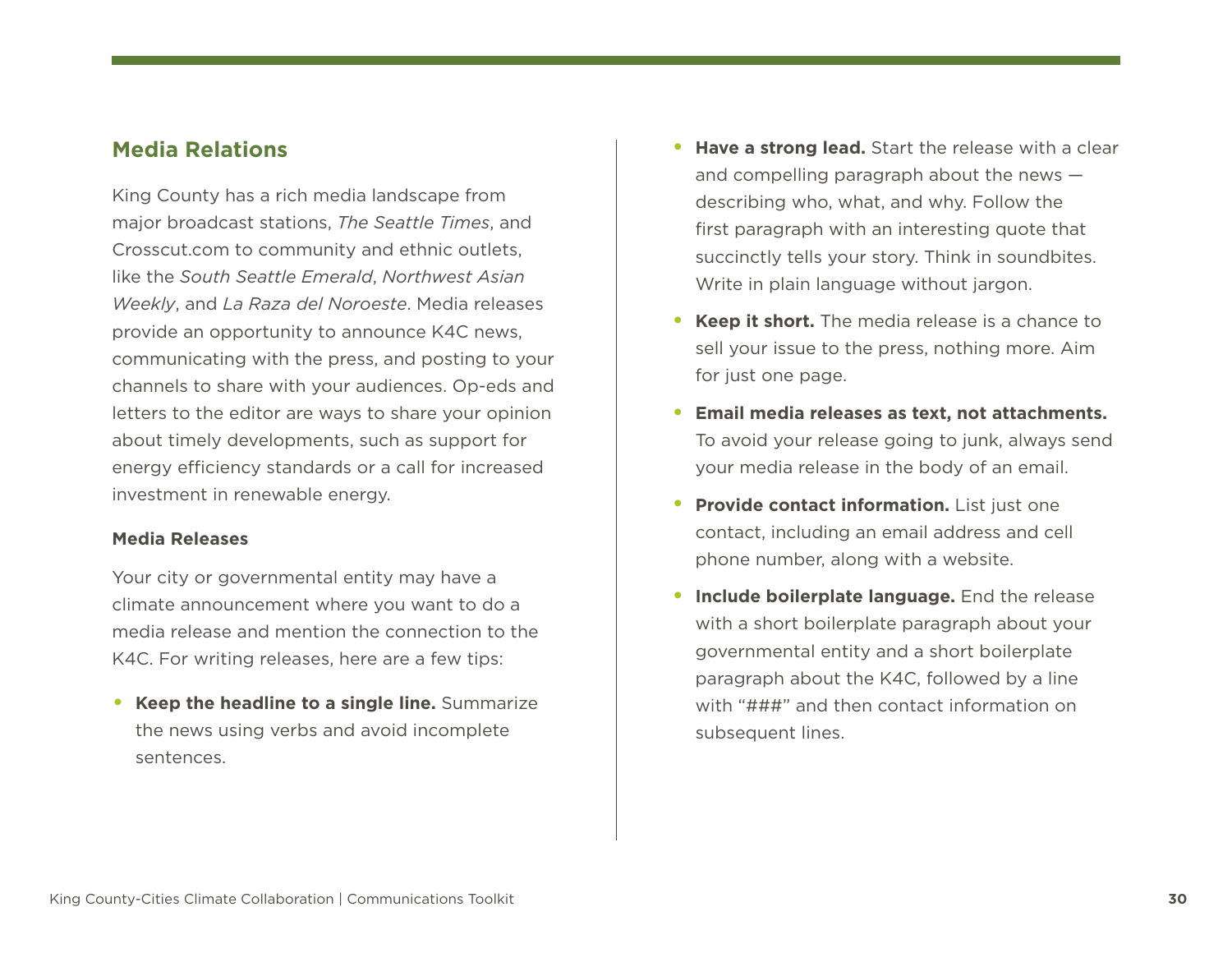#### **Sample K4C Boilerplate**

The King County-Cities Climate Collaboration, also known as the K4C, is a partnership of local governments of all sizes working to accelerate climate action for a healthier, more just, and resilient region. K4C partners combine their knowledge, resources, and advocacy voice to develop efficiency programs, invest in clean energy, and shape policy that will cut harmful greenhouse gas emissions. For more: http://bit.ly/ K4Cwashington



#### **Op-eds or Letters to the Editor**

Most newspaper outlets feature an op-ed and letters to the editor section where people can express viewpoints and respond to news events.

- **Find a timely news hook.** Connect your piece to something fresh and newsworthy. Think like an editor and why your viewpoint should be given attention right now.
- **Know the word limit.** Op-eds are generally 600 to 750 words, while letters to the editor are 150 to 200 words. Check the guidelines of the outlet to which you are submitting and stick to the limit.
- **Take a stand.** Identify an issue and stake out your position on it. Make your point clearly and persuasively. For a longer op-ed, bring your point to life with a brief anecdote or personal story. End with a strong call to action.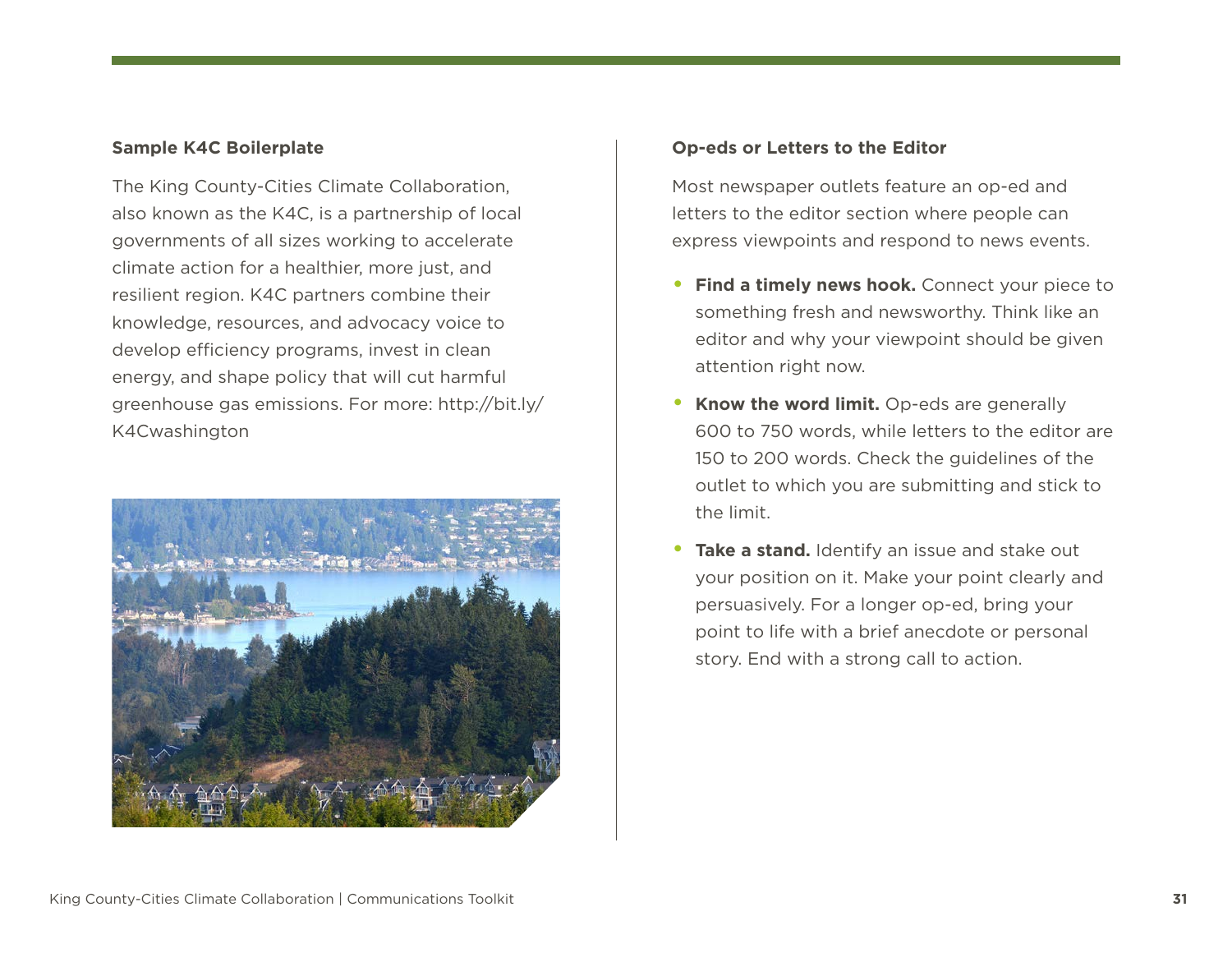# <span id="page-31-0"></span>**Community Outreach**

Engaging community members is essential to the K4C's success. Such engagement can build awareness of the K4C and our collective efforts for the region, increase people's understanding of climate change and needed action, and result in better, more inclusive, and sustainable decisions.

There are many ways to begin partnering more closely with community members and the right way to do so will look different for every member. These ideas are to help you get started in having essential community conversations that will strengthen your government's and the K4C's collective efforts, while serving your community.

Most importantly, community outreach should be meaningful, genuine, and long-term. When making connections with residents and other partners to engage them in your work, it is important to build trust and continue to sustain these relationships, always keeping the channels of communication open.

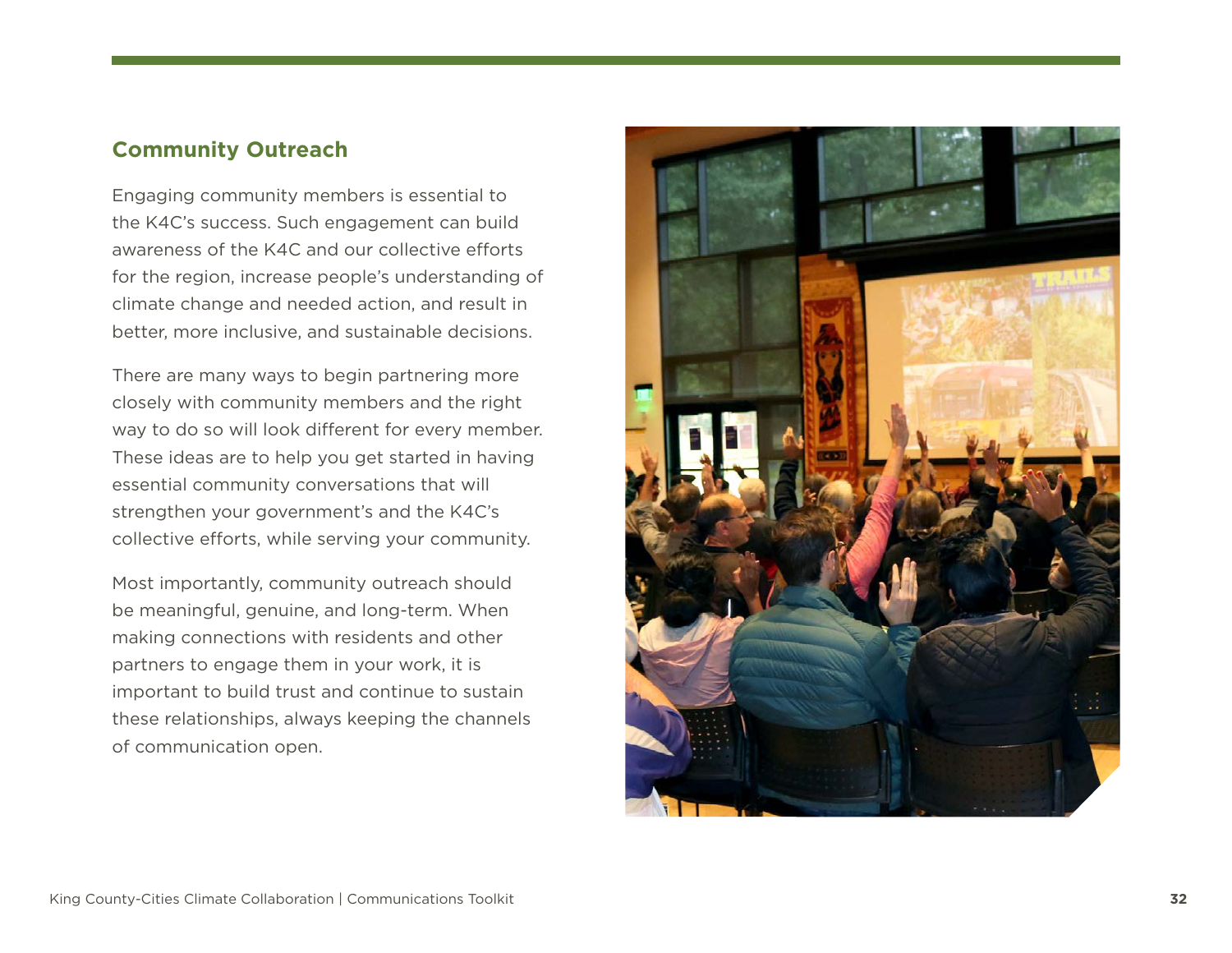#### **Guidelines**

- **Think about building** *with* **community, and not**  *for* **community.** Consider ways for community members to be partners and co-design community outreach activities so they are culturally responsive and reflect community interests.
- **Cast a broad net.** Broaden outreach beyond the usual supporters or opposition to invite people and groups who historically haven't been at the table. You might work with community leaders among groups who can serve as door openers and identify members within their community to ask to an event and follow up to encourage their participation.
- **Show you're listening.** When inviting engagement and input, it's important to reflect back what you've heard and communicate how feedback is being used to shape climate plans and initiatives.
- **Ensure accessibility.** Make sure engagement opportunities are accessible. Plan events to accommodate varying work schedules. Consider ASL and language interpretation, closed

captioning, physical access, and other needs, like childcare or refreshments that enable people to fully participate.

• **Have a consistent presence.** To engender trust, plan regular communications and engagement opportunities that build a rapport with community members and help them feel confident that their local government is listening and taking decisive climate action.

#### **Activities**

- **Seek opportunities within your government.** Connect with public-facing branches of your local government and ask to share information about the K4C in newsletters or at meetings.
- **Survey residents.** Create opportunities for residents to share their priorities, ask questions, or get involved. For example, you might include a short poll on your website homepage to ask people about their climate concerns and priorities for action. Then close the loop by summarizing what you heard and sharing how this input is helping inform your government's and the K4C's efforts.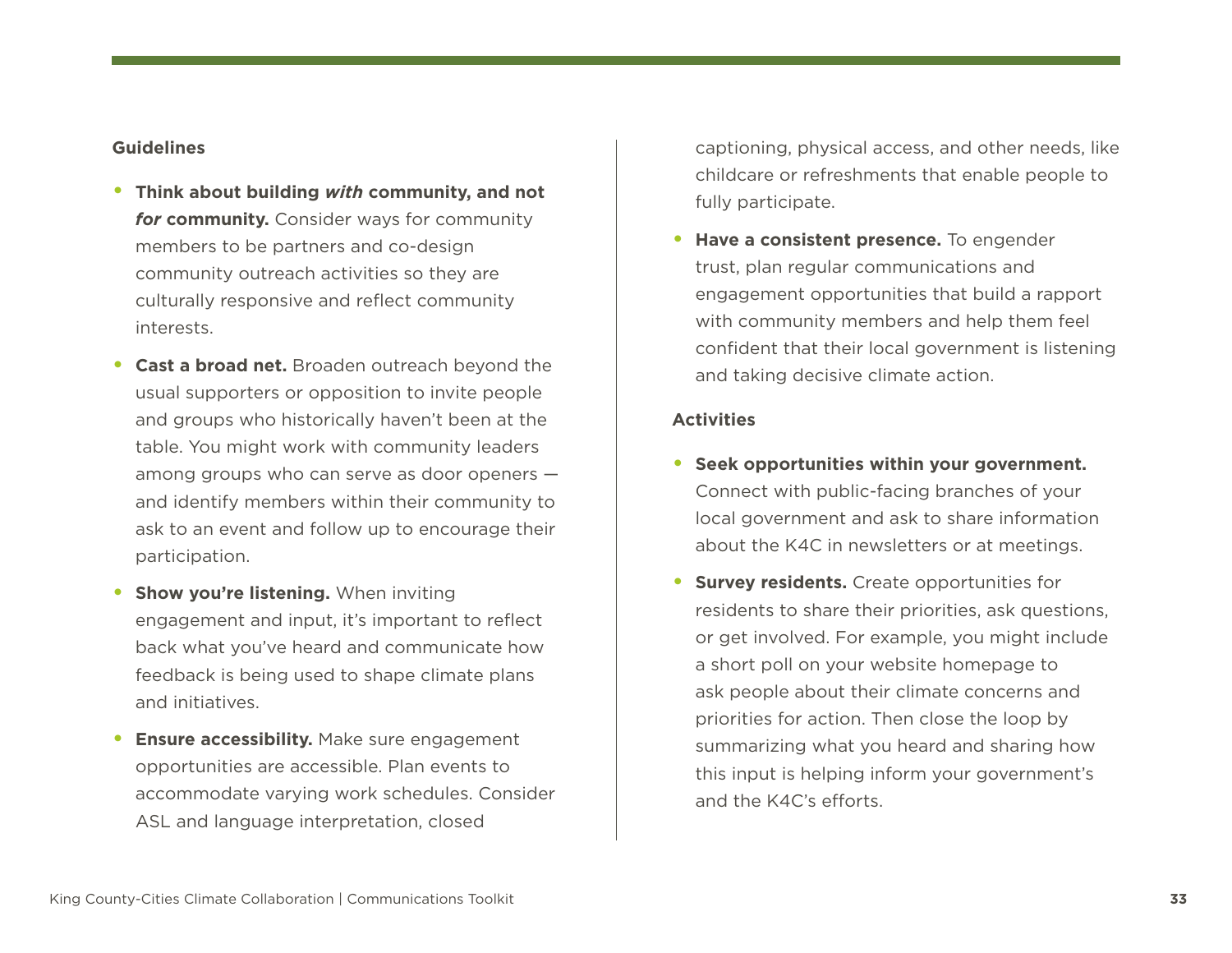Connect with local organizations and groups who might have shared interests, such as the local chamber of commerce, an environmental or social justice organization, a public health association, a youth environmental club, or a walking or bicycling group, to coordinate a short presentation on the K4C and facilitate a discussion that explores areas of intersection between the group's priorities and your government's and the K4C's priorities.

- **Plan listening events.** Work with your government and community leaders to organize public meetings or workshops where community members can learn about the K4C and share their vision and ideas for creating a healthier, more just, and sustainable region in the face of a changing climate.
- **Have a presence at community gatherings.**  Build rapport within the community by showing up at community events. For example, host a K4C Climate Action booth at a community "sustainability" day or a cultural gathering, and coordinate an activity that draws people in so you can ask them about climate change and their vision for the future.